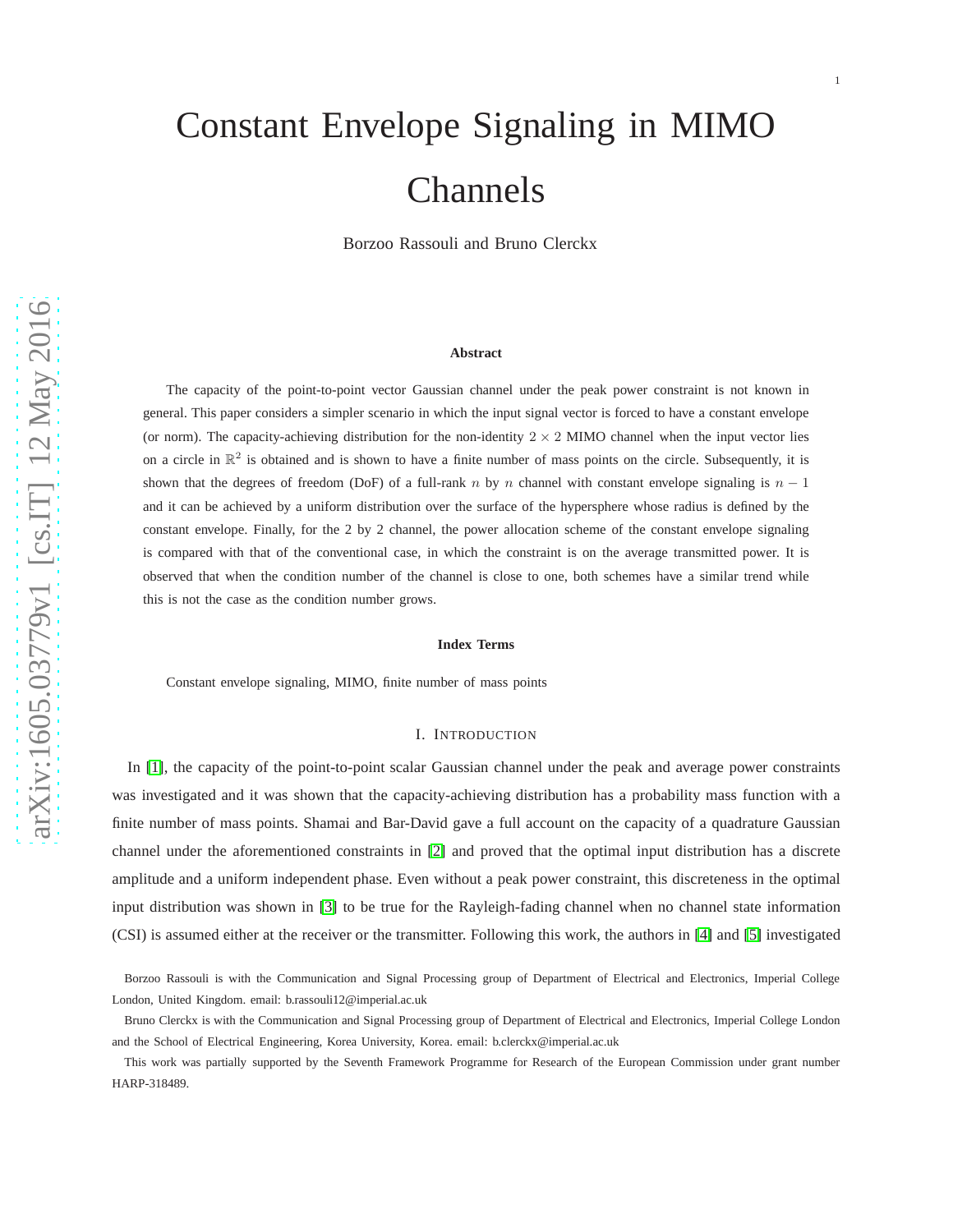the capacity of noncoherent AWGN and Rician-fading channels, respectively. In [\[6\]](#page-18-5), a point to point real scalar channel is considered in which sufficient conditions for the additive noise are provided such that the support of the optimal bounded input has a finite number of mass points. These sufficient conditions are also useful in multi-user settings as shown in [\[7\]](#page-18-6) for the MAC channel under bounded inputs.

The capacity of the Gaussian MIMO with identity channel under the peak and average power constraints is shown in [\[8\]](#page-18-7) where the support of the optimal input distribution is a finite set of hyper-spheres with mutual independent phases and amplitude in the spherical domain. However, the capacity of the general point-to-point Gaussian MIMO channel under the peak power constraint is an open problem. In this paper, we address a simpler problem in which the input is forced to have a constant envelope (i.e., for any codeword  $x^n(m)$  where m denotes the message index, instead of the peak power constraint which is equivalent to  $||\mathbf{x}_i(m)|| \leq R$ ,  $\forall i \in [1:n]$ , a stronger condition, which is  $\|\mathbf{x}_i(m)\| = R$ ,  $\forall i \in [1:n]$ , must be satisfied). A 2 by 2 non-identity channel matrix is considered. The capacity of this channel under constant-norm inputs is obtained and it is shown that the capacity achieving distribution has a finite number of mass points on the circle defined by the constraint. Although the capacity does not have a closed form solution, lower and upper bounds can be obtained for it which are sufficient to give the optimal degrees of freedom (DoF). As a result, it is shown that the degrees of freedom (DoF) of a full-rank n by n channel with constant envelope signaling is  $n - 1$  and it can be achieved by a uniform distribution over the surface of the hypersphere whose radius is defined by the constant envelope. Finally, for the 2 by 2 channel, the constant envelope signaling is compared to the conventional case which has only the average power constraint. It is shown that when the condition number of the channel is close to one (i.e., the channel is ill-conditioned), the optimal power allocation scheme of the constant envelope signaling has a similar behavior to that of the conventional case, which is the water-filling algorithm. However, as the condition number grows, the schemes show completely different trends. The criterion for this comparison is the power level at which the weaker channel starts to be allocated non-zero power which is evaluated in the numerical results.

The steps for proving the finiteness of the support of the optimal input is similar to that in [\[1\]](#page-18-0) which is based on contradiction. More precisely, first, it is assumed that the optimal input has an infinite number of mass points. By using some tools in real and complex analysis, this assumption leads to an equality (involving a probability density function) which must be satisfied on a set. The last part of the proof is showing that this equality does not hold, and therefore disproving the first assumption of an infinite number of points for the optimal input distribution. In [\[1\]](#page-18-0) and [\[2\]](#page-18-1) this contradiction is obtained by directly solving for the probability density function (by means of Fourier and Laplace transforms) and showing that either it is not a legitimate pdf or it cannot be induced by the input. Hermite polynomials and its properties were used in [\[9\]](#page-18-8) to solve for the probability density function and get the contradiction. The application of these methods and solving for the pdf is not straightforward for the problem considered in this paper. Therefore, knowing that the right hand side of the aforementioned equality is a constant, we obtain the contradiction by showing that the left hand side of this equality can become unbounded with its parameter.

The paper is organized as follows. Section [II](#page-2-0) explains the system model under consideration. Section [III](#page-3-0) states the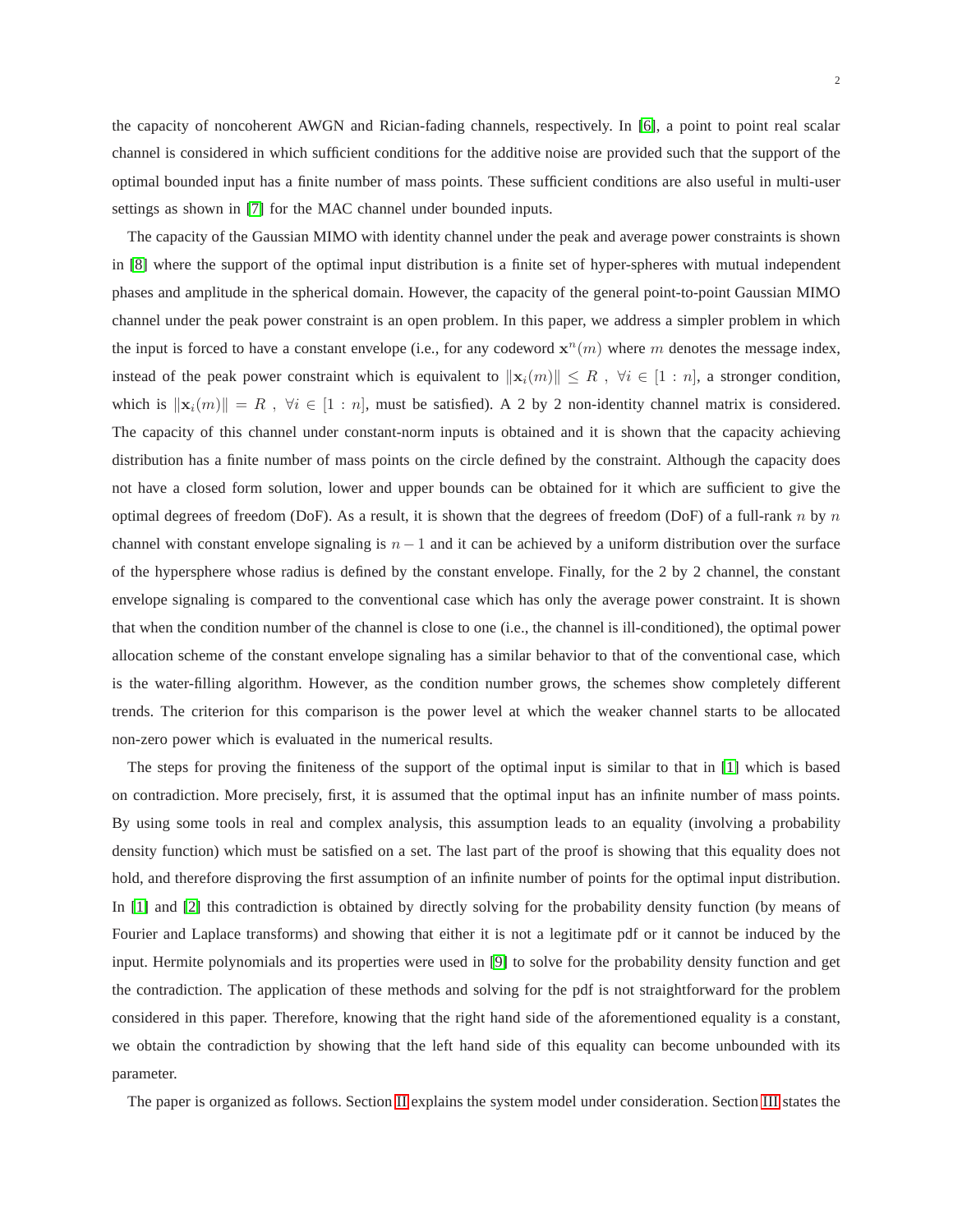main result of this paper through a theorem whose detailed proof is given in section [IV.](#page-3-1) The asymptotic behavior of the capacity-achieving input distribution for small values of SNR along with the degrees of freedom under constant envelope signaling are presented in section [V](#page-9-0) . In section [VI,](#page-12-0) the problem is analyzed in the polar coordinates and the notations of this section will be used in section [VII](#page-13-0) which shows the numerical results. The paper is concluded in section [VIII.](#page-17-0)

## II. SYSTEM MODEL

<span id="page-2-0"></span>We consider a  $2 \times 2$  discrete-time memoryless vector Gaussian channel given by

$$
\mathbf{Y}_i = \mathbf{H}\mathbf{X}_i + \mathbf{W}_i \tag{1}
$$

in which i denotes the channel use.  $H = \text{diag}\{\lambda, 1\}$  ( $|\lambda| \neq 1$ ) is the deterministic channel matrix and  $\{W_i\}$  is an i.i.d. noise vector process with  $W_i \sim N(0, I_2)$  (and independent of  $X_i$ ) for every transmission  $i \in [1:n]$ . The assumption of  $|\lambda| \neq 1$  is to exclude the identity channel matrix for which the capacity-achieving distribution under a fixed transmission power is already known in [\[10\]](#page-18-9) (i.e., the optimal input has uniform phase on the circle defined by the constant norm). It can be easily verified that it is sufficient to consider only the case  $\lambda > 1$  $\lambda > 1$ .

The capacity of this channel under a fixed transmission power (i.e., constant norm) is

<span id="page-2-5"></span>
$$
C(R) = \sup_{F_{\mathbf{X}}(\mathbf{x}): \|\mathbf{X}\| \stackrel{a.s.}{=} R} I(\mathbf{X}; \mathbf{Y}) = \sup_{F_{\mathbf{X}}(\mathbf{x}): \|\mathbf{X}\| \stackrel{a.s.}{=} R} h(\mathbf{Y}) - \ln(2\pi e)
$$
(2)

where R denotes the constant envelope and the capaciy is in  $\frac{\text{nats}}{\text{channel use}}$ . The abbreviation a.s. stands for almost surely<sup>[2](#page-2-2)</sup> and  $F_X(x)$  denotes the CDF of the input over which the optimization is done. The pdf of the output determined by the input is given by

<span id="page-2-4"></span>
$$
f_{\mathbf{Y}}(\mathbf{y}; F_{\mathbf{X}}) = \iint_{\|\mathbf{x}\| = R} \frac{1}{2\pi} e^{-\frac{(y_1 - \lambda x_1)^2}{2} - \frac{(y_2 - x_2)^2}{2}} d^2 F_{\mathbf{X}}(\mathbf{x})
$$
(3)

where the notation ;  $F_X$  is to emphasize that Y has been resulted by  $F_X$ . Due to the symmetry of noise, it suffices to consider the input distributions that satisfy the following

$$
d^2 F_{\mathbf{X}}(\mathbf{x}) = (dF_{X_1}(x_1)) \cdot \left[ \frac{1}{2} \delta(x_2 - \sqrt{R^2 - x_1^2}) + \frac{1}{2} \delta(x_2 + \sqrt{R^2 - x_1^2}) \right] dx_2 \tag{4}
$$

where  $\delta(.)$  is the Dirac-delta function. In other words, any other input distribution that cannot be written as in [\(4\)](#page-2-3), cannot be an optimal distribution and hence is excluded from our consideration.

Substituting  $(4)$  in  $(3)$ , we get the output pdf as

<span id="page-2-6"></span><span id="page-2-3"></span>
$$
f_{\mathbf{Y}}(\mathbf{y}; F_{X_1}) = \int_{-R}^{R} K(y_1, y_2, x) dF_{X_1}(x)
$$
\n(5)

<span id="page-2-1"></span><sup>1</sup>This can be justified by a simple normalization and symmetry of the noise.

<span id="page-2-2"></span><sup>2</sup>More precisely, Let  $\Omega$  be the sample space of the probability model over which the random vector **X** is defined.  $||X|| \stackrel{a.s.}{=} R$  is equivalent to Pr{ $\omega \in \Omega$ |  $\|\mathbf{X}(\omega)\| = R$ } = 1.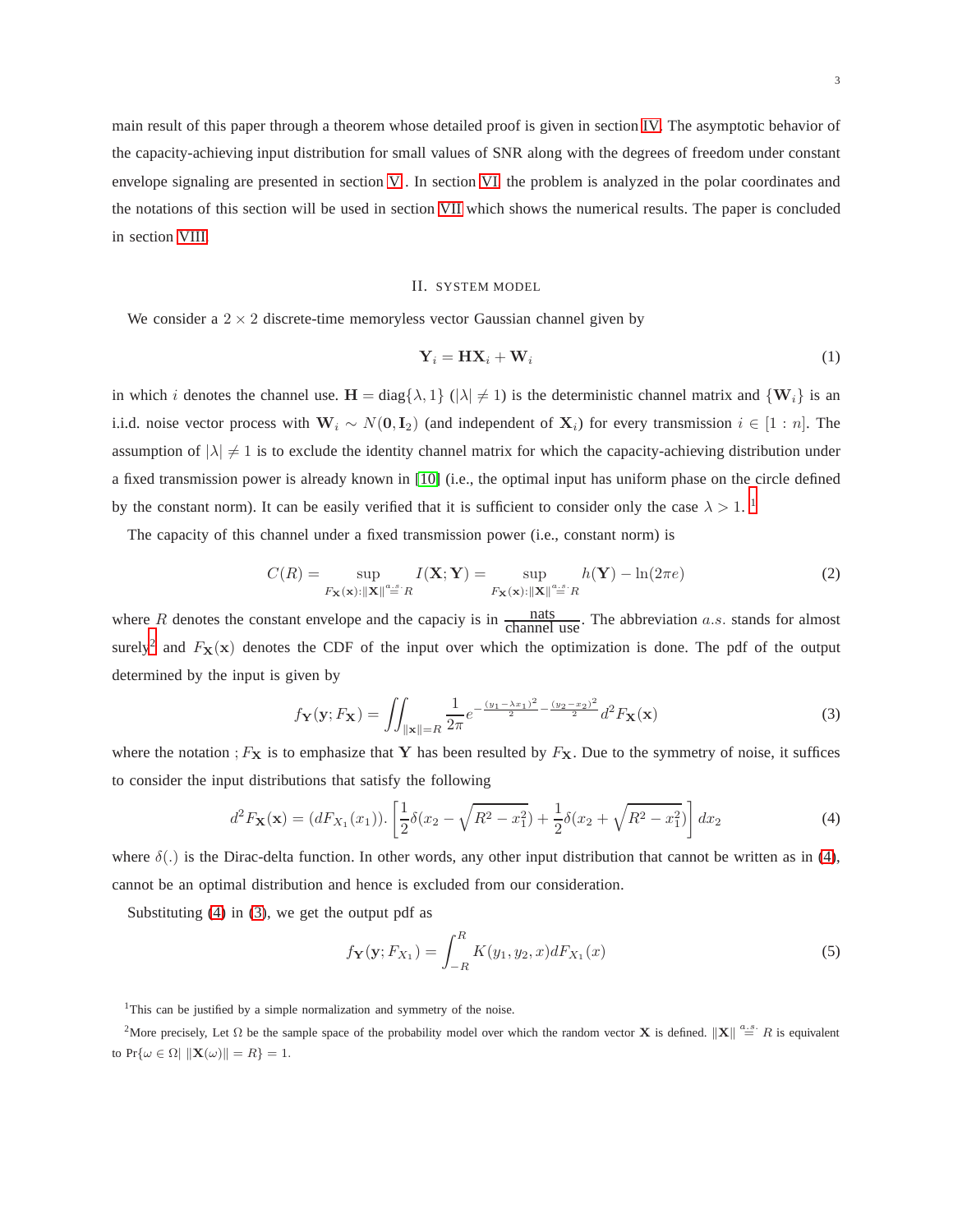<span id="page-3-5"></span><span id="page-3-4"></span>П

where the kernel is

$$
K(y_1, y_2, x) = \frac{1}{2\pi} e^{-\frac{(y_1 - \lambda x)^2}{2}} \left[ \frac{1}{2} e^{-\frac{(y_2 - \sqrt{R^2 - x^2})^2}{2}} + \frac{1}{2} e^{-\frac{(y_2 + \sqrt{R^2 - x^2})^2}{2}} \right].
$$
 (6)

The marginal entropy density of the output variables induced by the input is defined as [\[1\]](#page-18-0)

$$
\tilde{h}_{\mathbf{Y}}(x; F_{X_1}) = -\int_{-\infty}^{\infty} \int_{-\infty}^{\infty} K(y_1, y_2, x) \ln f_{\mathbf{Y}}(\mathbf{y}; F_{X_1}) d\mathbf{y}
$$
\n(7)

which satisfies the following (which in turn justifies why it is named density)

$$
h(\mathbf{Y}; F_{X_1}) = \int_{-R}^{R} \tilde{h}_{\mathbf{Y}}(x; F_{X_1}) dF_{X_1}(x).
$$
\n(8)

Finally, the optimization problem in [\(2\)](#page-2-5) becomes equivalent to

<span id="page-3-3"></span>
$$
C(R) = \sup_{F_{X_1}(x): X_1 \in [-R, R]} h(\mathbf{Y}; F_{X_1}) - \ln(2\pi e)
$$
\n(9)

<span id="page-3-0"></span>where  $X_1 \in [-R, R]$  is in *a.s.* sense.

# III. MAIN RESULTS

Let  $\epsilon_X^*$  denote the set of points of increase of the optimal input distribution.<sup>[3](#page-3-2)</sup>

**Theorem.** The optimization problem in [\(9\)](#page-3-3) has a unique solution (denoted by  $F_{X_1}^*(x)$ ) which satisfies the following necessary and sufficient conditions

$$
\tilde{h}_{\mathbf{Y}}(x; F_{X_1}^*) = h(\mathbf{Y}; F_{X_1}^*) \quad \forall x \in \epsilon_X^* \tag{10}
$$

$$
\tilde{h}_{\mathbf{Y}}(x; F_{X_1}^*) < h(\mathbf{Y}; F_{X_1}^*) \quad \forall x \in [-R, R] - \epsilon_X^*.
$$
\n
$$
(11)
$$

<span id="page-3-1"></span>Further,  $\epsilon_X^*$  consists of a finite number of mass points in the interval  $[-R, R]$  (i.e.,  $|\epsilon_X^*| < \infty$ ).

## IV. PROOF OF THE THEOREM

The steps of the proof are as follows. The uniqueness of the solution along with the necessary and sufficient conditions are obtained through the convex optimization problem. The finite cardinality of  $\epsilon_X^*$  is proved by contradiction. In other word, it is shown that infinite number of mass points for the optimal input is not possible. Let  $\mathbb{F}_R$  denote the set of all cumulative distribution functions having their support in the interval  $[-R, R]$ , i.e.

$$
\mathbb{F}_R = \{ F_{X_1}(x) | F_{X_1}(x) = 0 \,\forall x < -R \,\, , \,\, F_{X_1}(x) = 1 \,\forall x \ge R \}. \tag{12}
$$

**Proposition 1.** The metric space  $(\mathbb{F}_R, d_L)$  is convex and compact where  $d_L$  denotes the Levy metric [\[11\]](#page-18-10).

*Proof:* The proof is the same as that in [\[12\]](#page-18-11) and [\[3,](#page-18-2) Appendix I].

**Proposition 2.** The differential entropy  $h(Y; F_{X_1}) : \mathbb{F}_R \to \mathbb{R}$  is continuous.

*Proof:* The proof is the same as that in [\[12\]](#page-18-11), [\[2,](#page-18-1) Proposition 3], [\[3,](#page-18-2) Appendix I] and [\[6,](#page-18-5) Proposition 1]. г **Proposition 3.** The differential entropy  $h(Y; F_{X_1}) : \mathbb{F}_R \to \mathbb{R}$  is strictly concave and weakly differentiable.

*Proof:* The proof is the same as that in [\[12\]](#page-18-11), [\[2,](#page-18-1) Proposition 4], [\[3,](#page-18-2) Appendix II] and [\[6,](#page-18-5) Proposition 2].  $\Box$ 

<span id="page-3-2"></span><sup>3</sup>A point P is said to be a point of increase of a distribution if for any open set Γ containing P, we have Pr{Γ} > 0.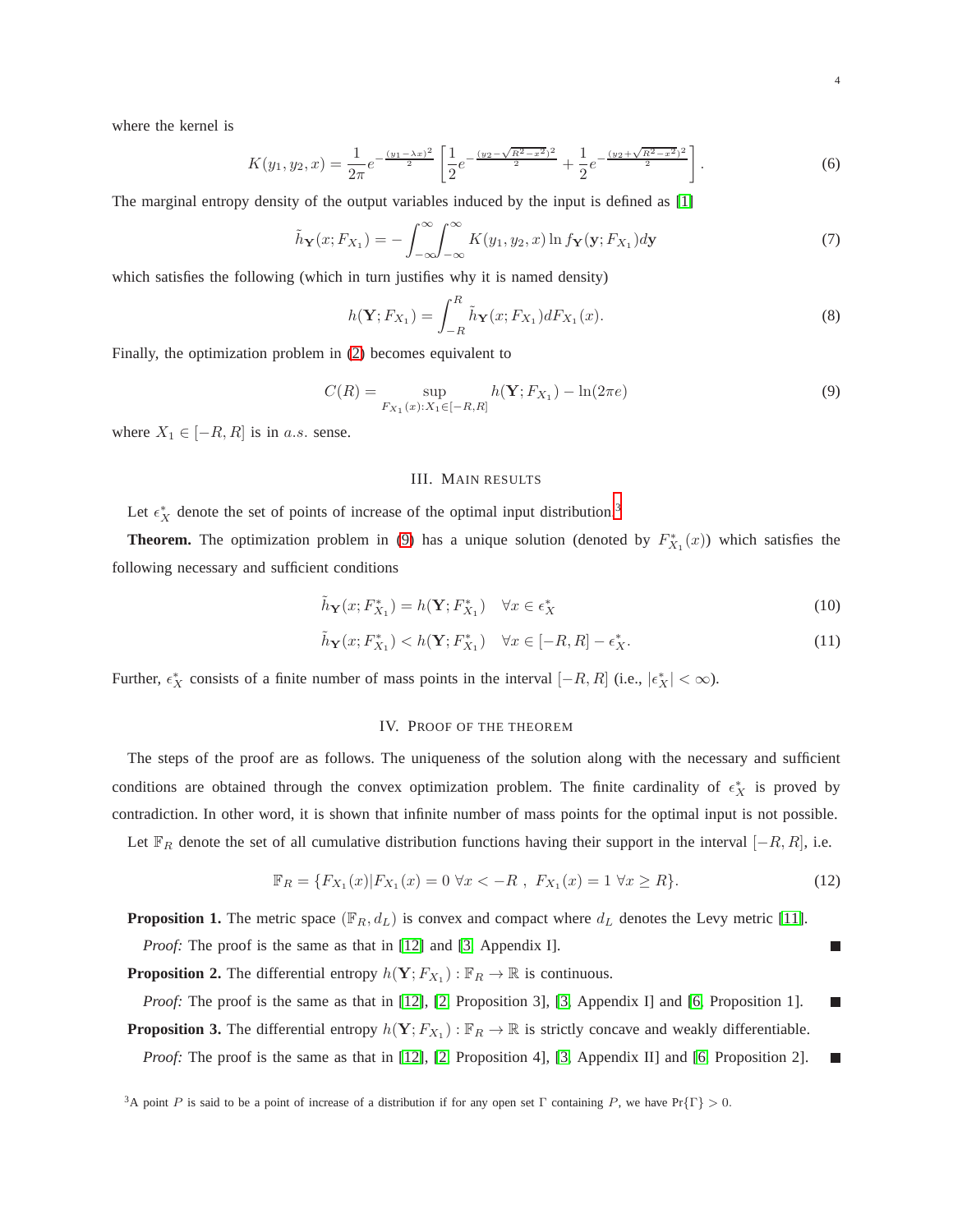<span id="page-4-3"></span>П

The weak derivative of  $h(Y; F_{X_1})$  at  $F_{X_1}^0$  is given by

$$
h'_{F_{X_1}^0}(\mathbf{Y}; F_{X_1}) = \lim_{\zeta \to 0} \frac{h(\mathbf{Y}; (1-\zeta)F_{X_1}^0 + \zeta F_{X_1}) - h(\mathbf{Y}; F_{X_1}^0)}{\zeta}
$$
  
\n
$$
= \lim_{\zeta \to 0} \frac{\int_{-\epsilon}^R \tilde{h}_{\mathbf{Y}}(x; (1-\zeta)F_{X_1}^0 + \zeta F_{X_1}) d((1-\zeta)F_{X_1}^0(x) + \zeta F_{X_1}(x)) - \int_{-\epsilon}^R \tilde{h}_{\mathbf{Y}}(x; F_{X_1}^0) dF_{X_1}^0(x)}{\zeta}
$$
  
\n
$$
= \lim_{\zeta \to 0} \frac{(1-\zeta) \int_{-\epsilon}^R \tilde{h}_{\mathbf{Y}}(x; F_{X_1}^0) dF_{X_1}^0(x) + \zeta \int_{-\epsilon}^R \tilde{h}_{\mathbf{Y}}(x; F_{X_1}^0) dF_{X_1}(x) - \int_{-\epsilon}^R \tilde{h}_{\mathbf{Y}}(x; F_{X_1}^0) dF_{X_1}^0(x)}{\zeta}
$$
  
\n
$$
= \int_{-\epsilon}^R \tilde{h}_{\mathbf{Y}}(x; F_{X_1}^0) dF_{X_1}(x) - h(\mathbf{Y}; F_{X_1}^0) , \quad \forall F_{X_1} \in \mathbb{F}_R.
$$
 (13)

Since  $h(Y; F_{X_1})$  is a concave map from  $\mathbb{F}_R$  to  $\mathbb{R}$ , Lagrangian optimization [\[13\]](#page-18-12) guarantees a unique solution for [\(9\)](#page-3-3) and the necessary and sufficient condition for the maximizer  $F_{X_1}^*$  is

<span id="page-4-0"></span>
$$
\int_{-R}^{R} \tilde{h}_{Y}(x; F_{X_{1}}^{*}) dF_{X_{1}}(x) \leq h(Y; F_{X_{1}}^{*}) \quad , \quad \forall F_{X_{1}} \in \mathbb{F}_{R}.
$$
 (14)

It can be shown that [\(14\)](#page-4-0) is equivalent to [\(10\)](#page-3-4) and [\(11\)](#page-3-5) (as in [\[1,](#page-18-0) Corollary 1]). The marginal entropy density can be extended to the complex domain, i.e.

$$
\tilde{h}_{\mathbf{Y}}(z; F_{X_1}) = -\int_{-\infty}^{\infty} \int_{-\infty}^{\infty} K(y_1, y_2, z) \ln f_{\mathbf{Y}}(\mathbf{y}; F_{X_1}) d\mathbf{y} , \quad z \in \mathbb{C}.
$$
\n(15)

Let  $\mathbb{D} = \mathbb{C} - \{(-\infty, -R] \cup [R, +\infty)\}.$ 

**Proposition 4.** The kernel  $K(y_1, y_2, z)$  is holomorphic on  $D$ .

*Proof:* This can be verified<sup>[4](#page-4-1)</sup> by the fact that the real and imaginary parts of  $K(y_1, y_2, z = x + jy)$  have continuous partial derivatives and satisfy the Cauchy-Riemann equations on D. As a result, by Cauchy's theorem, for every rectifiable closed curve  $\gamma$  in  $\mathbb{D}$ ,

<span id="page-4-2"></span>
$$
\int_{\gamma} K(y_1, y_2, z) dz = 0.
$$
\n(16)

**Proposition 5**. The marginal entropy density  $\tilde{h}_{\mathbf{Y}}(z; F_{X_1})$  is holomorphic on  $\mathbb{D}$ .

*Proof:* First, we show the continuity of  $\tilde{h}_{Y}(z; F_{X_1})$  on  $\mathbb{D}$ . Let  $\{z_m\}_{1}^{\infty}$  be a sequence of complex numbers in D converging to  $z_0 \in \mathbb{D}$ . Since  $K(y_1, y_2, z)$  is holomorphic on this domain, it is continuous. Therefore,

$$
\lim_{m \to \infty} K(y_1, y_2, z_m) \ln f_{\mathbf{Y}}(\mathbf{y}; F_{X_1}) = K(y_1, y_2, z_0) \ln f_{\mathbf{Y}}(\mathbf{y}; F_{X_1}).
$$
\n(17)

By the application of Lebesgue's dominated convergence theorem, the continuity and boundedness of the kernel guarantees the continuity of  $f_{\mathbf{Y}}(\mathbf{y}; F_{X_1})$  given in [\(5\)](#page-2-6). This allows us to write

$$
\min_{x \in [-R,R]} K(y_1, y_2, x) \le f_{\mathbf{Y}}(\mathbf{y}; F_{X_1}) \le \max_{x \in [-R,R]} K(y_1, y_2, x). \tag{18}
$$

Therefore,

$$
\frac{1}{2\pi}e^{-\frac{y_1^2 + y_2^2}{2} - \frac{\lambda^2 R^2}{2} - \lambda R|y_1|} \le f_{\mathbf{Y}}(\mathbf{y}; F_{X_1}) \le \frac{1}{2\pi}e^{-\frac{y_1^2 + y_2^2}{2} - \frac{R^2}{2} + \lambda R|y_1|} \cosh Ry_2 \tag{19}
$$

<span id="page-4-1"></span><sup>4</sup>Alternatively, it can be verified by noting that  $\mathbb D$  is the domain where  $\log(R^2 - z^2)$  is holomorphic.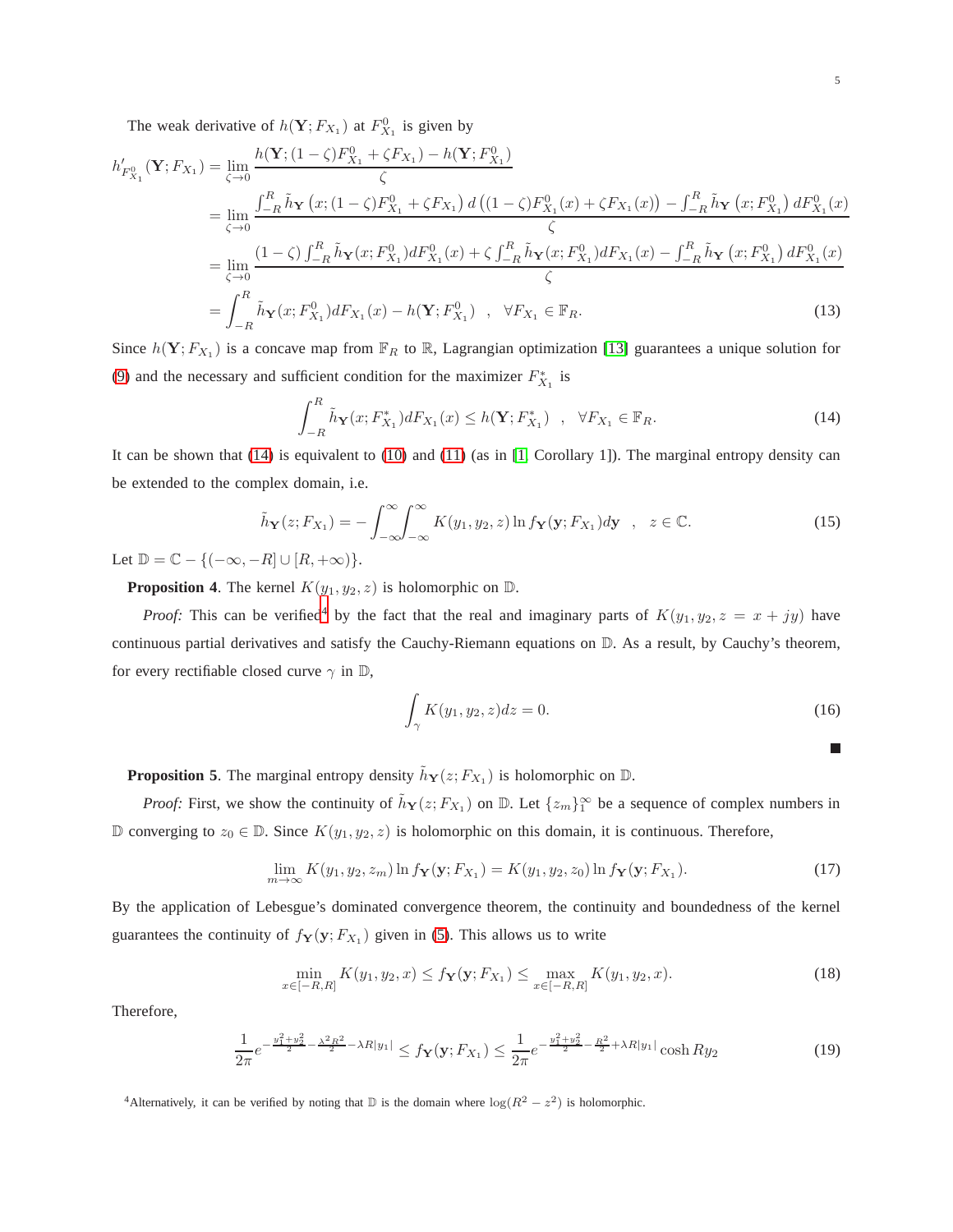which results in

<span id="page-5-2"></span><span id="page-5-0"></span>
$$
|\ln f_{\mathbf{Y}}(\mathbf{y}; F_{X_1})| \le \ln(2\pi) + \frac{y_1^2 + y_2^2}{2} + \frac{\lambda^2 R^2}{2} + \lambda R|y_1| + \ln(\cosh R y_2). \tag{20}
$$

It can be verified that

$$
|\tilde{h}_{\mathbf{Y}}(z_{m};F_{X_{1}})| \leq \int_{-\infty}^{\infty} \int_{-\infty}^{\infty} |K(y_{1},y_{2},z_{m})| |\ln f_{\mathbf{Y}}(\mathbf{y};F_{X_{1}})| d\mathbf{y}
$$
  
\n
$$
\leq |\frac{1}{2\pi} e^{-\frac{(\lambda^{2}-1)z_{m}^{2}}{2}} |e^{-\frac{R^{2}}{2}} \int_{-\infty}^{\infty} \int_{-\infty}^{\infty} e^{-\frac{y_{1}^{2}+y_{2}^{2}}{2}} |e^{\lambda y_{1}z_{m}}| |\cosh(y_{2}\sqrt{R^{2}-z_{m}^{2}})||\ln f_{\mathbf{Y}}(\mathbf{y};F_{X_{1}})| d\mathbf{y}
$$
  
\n
$$
\leq |\frac{1}{2\pi} e^{-\frac{(\lambda^{2}-1)z_{m}^{2}}{2}} |e^{-\frac{R^{2}}{2}} \int_{-\infty}^{\infty} \int_{-\infty}^{\infty} e^{-\frac{y_{1}^{2}+y_{2}^{2}}{2}} e^{\lambda y_{1}} \text{Re}(z_{m}) e^{|y_{2}| \sqrt{R^{2}+|z_{m}|^{2}}} |\ln f_{\mathbf{Y}}(\mathbf{y};F_{X_{1}})| d\mathbf{y}
$$
(21)  
\n
$$
< \infty
$$

where in [\(21\)](#page-5-0), we have used the fact that  $|e^z| = e^{\text{Re}(z)}$ ,  $|\cosh(z)| \le \cosh(\text{Re}(z))$  and  $\cosh(x) \le e^{|x|}(x \in \mathbb{R})$ . [\(22\)](#page-5-1) is due to the upper bound in [\(20\)](#page-5-2) and the term  $e^{-\frac{y_1^2+y_2^2}{2}}$  in the integration. Since the absolute value of the integrand of  $\tilde{h}_{\mathbf{Y}}(z_m; F_{X_1})$  is integrable, by Lebesgue's dominated convergence theorem, we have

<span id="page-5-1"></span>
$$
\lim_{m \to \infty} \tilde{h}_{\mathbf{Y}}(z_m; F_{X_1}) = - \lim_{m \to \infty} \int_{-\infty}^{\infty} \int_{-\infty}^{\infty} K(y_1, y_2, z_m) \ln f_{\mathbf{Y}}(\mathbf{y}; F_{X_1}) d\mathbf{y}
$$
  
\n
$$
= - \int_{-\infty}^{\infty} \int_{-\infty}^{\infty} \lim_{m \to \infty} K(y_1, y_2, z_m) \ln f_{\mathbf{Y}}(\mathbf{y}; F_{X_1}) d\mathbf{y}
$$
  
\n
$$
= - \int_{-\infty}^{\infty} \int_{-\infty}^{\infty} K(y_1, y_2, z_0) \ln f_{\mathbf{Y}}(\mathbf{y}; F_{X_1}) d\mathbf{y}
$$
  
\n
$$
= \tilde{h}_{\mathbf{Y}}(z_0; F_{X_1})
$$
\n(23)

which proves the continuity of  $\tilde{h}_{Y}(z; F_{X_1})$ . Let  $\partial T$  denote an arbitrary triangle in D. We can write,

$$
\int_{\partial T} \tilde{h}_{\mathbf{Y}}(z; F_{X_1}) dz = - \int_{\partial T} \int_{-\infty}^{\infty} \int_{-\infty}^{\infty} K(y_1, y_2, z) \ln f_{\mathbf{Y}}(\mathbf{y}; F_{X_1}) d\mathbf{y} dz
$$
\n
$$
= - \int_{-\infty}^{\infty} \int_{-\infty}^{\infty} \int_{\partial T} K(y_1, y_2, z) dz \ln f_{\mathbf{Y}}(\mathbf{y}; F_{X_1}) d\mathbf{y}
$$
\n(24)

$$
=0\tag{25}
$$

where [\(24\)](#page-5-3) is allowed by Fubini's theorem, because for a given rectifiable triangle  $\partial T$ ,

<span id="page-5-4"></span><span id="page-5-3"></span>
$$
\int_{\partial T} |\tilde{h}_{\mathbf{Y}}(z; F_{X_1})| dz < \infty. \tag{26}
$$

[\(25\)](#page-5-4) is due to the holomorphy of  $K(y_1, y_2, z)$  (see [\(16\)](#page-4-2)). Therefore, by Morera's theorem (with weakened hypothesis), it is concluded that  $\tilde{h}_{\mathbf{Y}}(z; F_{X_1})$  is holomorphic on  $\mathbb{D}$ . П

If  $\epsilon_X^*$  has an infinite number of points, since it is bounded in  $[-R, R]$ , it must have an accumulation point by Bolzano-Weierstrass theorem. If the accumulation point is in  $(-R, R)$ , it is also in the domain where the marginal entropy density is holomorphic (i.e.,  $\mathbb{D} = \mathbb{C} - \{(-\infty, -R] \cup [R, +\infty)\}\)$ . Therefore, by using the identity theorem of holomorphic functions of one complex variable, the following must be satisfied

<span id="page-5-5"></span>
$$
\tilde{h}_{\mathbf{Y}}(z; F_{X_1}^*) = h(\mathbf{Y}; F_{X_1}^*) \quad , \quad \forall z \in \mathbb{D}.
$$
\n(27)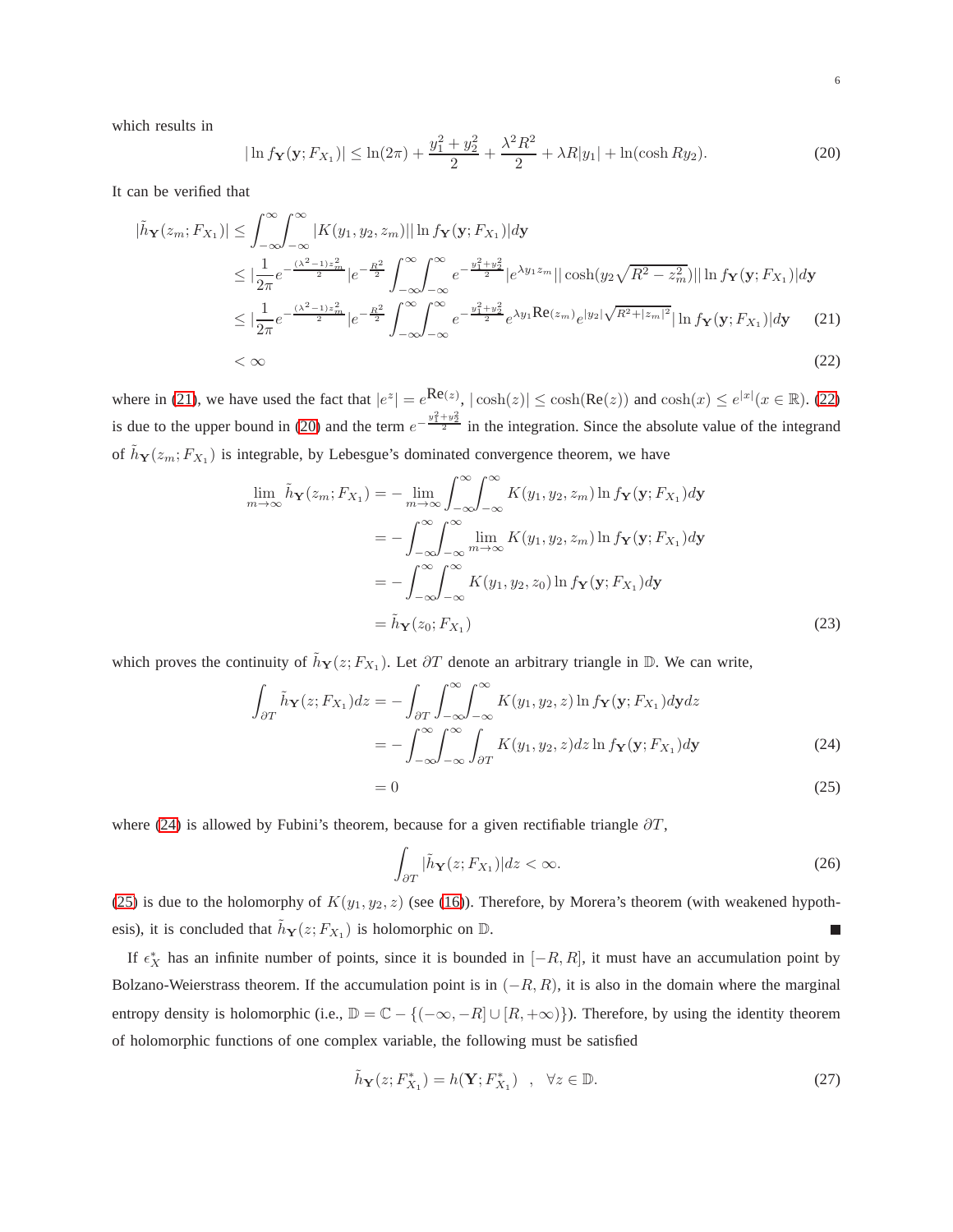If the accumulation point is on the boundary (i.e. it is  $\pm R$ ) where the holomorphy fails to hold (and the usage of identity theorem is not allowed), we can still show that [\(27\)](#page-5-5) must hold. The reason is as follows. Note that an accumulation point of  $P$  ( $\in [-R, R]$ ) on the  $x_1$  axis is equivalent to an accumulation point of  $\sqrt{R^2 - P^2}$  $(\in [-R, R])$  on the  $x_2$  axis and vice versa. Therefore, if there is an accumulation point of  $\pm R$  on  $x_1$  axis, there is an accumulation point of 0 on  $x_2$  axis. By using an alternative representation of the input distribution in [\(4\)](#page-2-3), we can write

$$
d^2 F_{\mathbf{X}}(\mathbf{x}) = (dF_{X_2}(x_2)) \cdot \left[ \frac{1}{2} \delta(x_1 - \sqrt{R^2 - x_2^2}) + \frac{1}{2} \delta(x_1 + \sqrt{R^2 - x_2^2}) \right] dx_1 \tag{28}
$$

which results in an equivalent optimization problem as

$$
C(R) = \sup_{F_{X_2}(x): X_2 \in [-R, R]} h(\mathbf{Y}; F_{X_2}) - \ln(2\pi e)
$$
 (29)

with the following modified terms

$$
f_{\mathbf{Y}}(\mathbf{y}; F_{X_2}) = \int_{-R}^{R} K'(y_1, y_2, x) dF_{X_2}(x)
$$
\n(30)

$$
\tilde{h}_{\mathbf{Y}}(x; F_{X_2}) = -\int_{-\infty}^{\infty} \int_{-\infty}^{\infty} K'(y_1, y_2, x) \ln f_{\mathbf{Y}}(\mathbf{y}; F_{X_2}) d\mathbf{y}
$$
\n(31)

$$
K'(y_1, y_2, x) = \frac{1}{2\pi} e^{-\frac{(y_2 - x)^2}{2}} \left[ \frac{1}{2} e^{-\frac{(y_1 - \lambda\sqrt{R^2 - x^2})^2}{2}} + \frac{1}{2} e^{-\frac{(y_1 + \lambda\sqrt{R^2 - x^2})^2}{2}} \right].
$$
 (32)

By using the same tools in analysis, an accumulation point of  $\pm R$  on  $x_1$  axis (which is equivalent to an accumulation point of 0 on  $x_2$  axis) results in

<span id="page-6-2"></span><span id="page-6-1"></span>
$$
\tilde{h}_{\mathbf{Y}}(z; F_{X_2}^*) = h(\mathbf{Y}; F_{X_2}^*) \quad , \quad \forall z \in \mathbb{D}.
$$
\n(33)

This also means that all the points on the  $x_2$  axis in the interval  $(-R, R)$  are points of increase of  $F_{X_2}^*$ . Hence, all the points on the  $x_1$  axis in the interval  $(-R, R) - \{0\}$  are points of increase of  $F_{X_1}^*$  which in turn results in having an accumulation point ( $\neq \pm R$ ) on the  $x_1$  axis. Therefore, regardless of having the accumulation point on  $x_1$  axis in the interior or the boundary of  $[-R, R]$ , the assumption of having an infinite number of mass points in  $\epsilon_X^*$  results in [\(27\)](#page-5-5). In what follows, the equality in [\(27\)](#page-5-5) is disproved<sup>[5](#page-6-0)</sup>. Rewriting (27), we have

$$
-\frac{1}{2\pi} \int_{-\infty}^{\infty} \int_{-\infty}^{\infty} e^{-\frac{(y_1 - \lambda z)^2}{2}} \left[ \frac{1}{2} e^{-\frac{(y_2 - \sqrt{R^2 - z^2})^2}{2}} + \frac{1}{2} e^{-\frac{(y_2 + \sqrt{R^2 - z^2})^2}{2}} \right] \ln f_{\mathbf{Y}}(\mathbf{y}; F_{X_1}^*) d\mathbf{y} = c \quad , \quad \forall z \in \mathbb{D} \tag{34}
$$

where  $c(= h(Y; F_{X_1}^*))$  is a constant. Let  $z = x + i\epsilon$  ( $\epsilon \neq 0$ ). For any given  $x < \infty$ , [\(34\)](#page-6-1) implies

$$
\lim_{\epsilon \to 0} -\frac{1}{2\pi} \int_{-\infty}^{\infty} \int_{-\infty}^{\infty} e^{-\frac{(y_1 - \lambda(x + i\epsilon))^2}{2}} \left[ \frac{1}{2} e^{-\frac{(y_2 - \sqrt{R^2 - (x + i\epsilon)^2})^2}{2}} + \frac{1}{2} e^{-\frac{(y_2 + \sqrt{R^2 - (x + i\epsilon)^2})^2}{2}} \right] \ln f_{\mathbf{Y}}(\mathbf{y}; F_{X_1}^*) d\mathbf{y} = c. \tag{35}
$$

Since the absolute value of the integrand in [\(35\)](#page-6-2) is integrable, by the application of Lebesgue's dominated convergence theorem, we can take the limit inside the integrals and obtain

<span id="page-6-3"></span>
$$
-\frac{1}{2\pi} \int_{-\infty}^{\infty} \int_{-\infty}^{\infty} e^{-\frac{(y_1 - \lambda x)^2}{2}} \left[ \frac{1}{2} e^{-\frac{(y_2 - \sqrt{R^2 - x^2})^2}{2}} + \frac{1}{2} e^{-\frac{(y_2 + \sqrt{R^2 - x^2})^2}{2}} \right] \ln f_{\mathbf{Y}}(\mathbf{y}; F_{X_1}^*) d\mathbf{y} = c \quad , \quad \forall x \in \mathbb{R}.
$$
 (36)

<span id="page-6-0"></span><sup>5</sup>Note that this is the equality mentioned in section [I.](#page-0-0)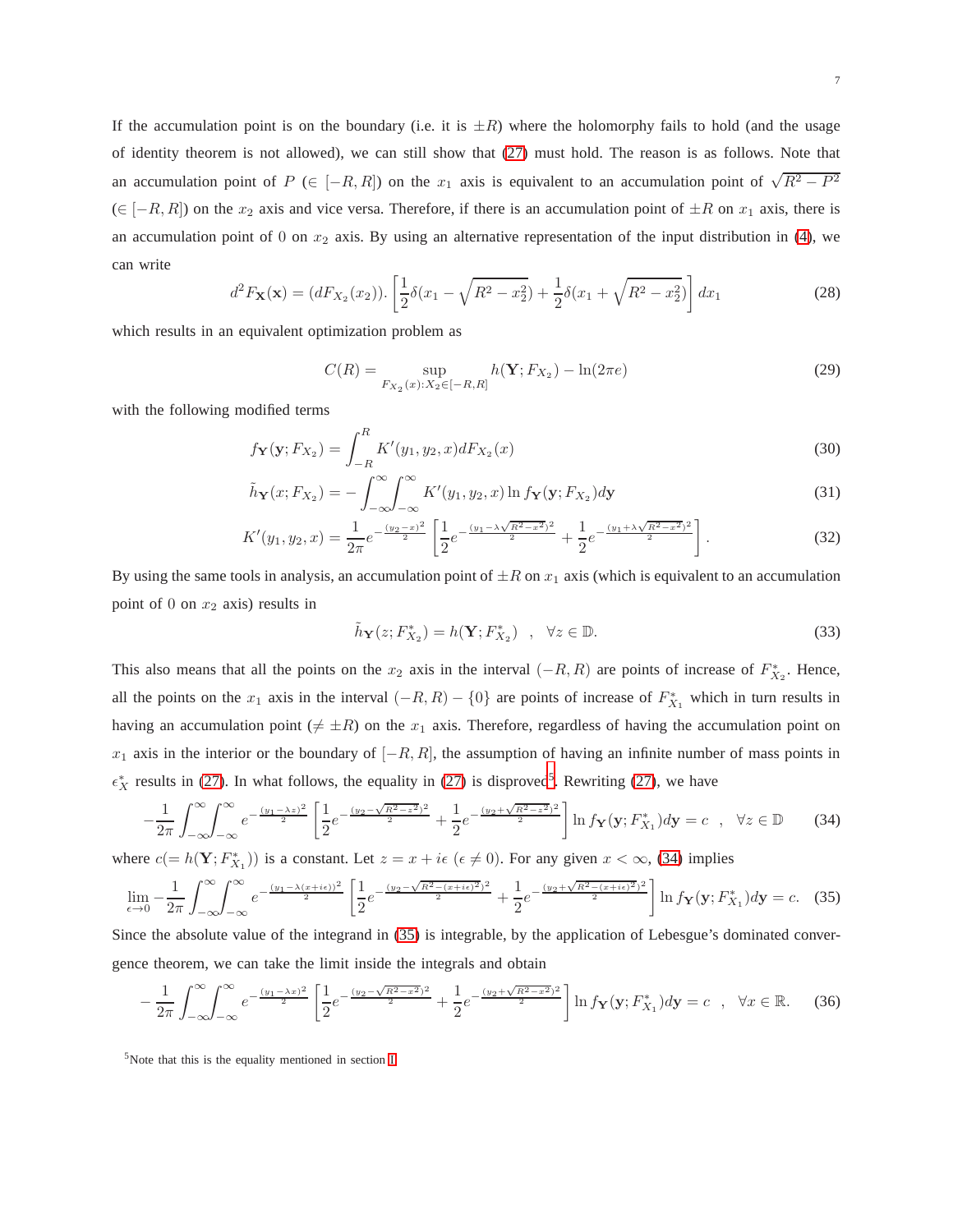In the sequel, it is shown that [\(36\)](#page-6-3) does not hold. More precisely, it is shown that the left hand side of [\(36\)](#page-6-3) becomes unbounded as x goes to infinity and therefore it cannot be a constant on the whole real line. We rewrite  $f_Y(y; F_{X_1}^*)$ as

<span id="page-7-0"></span>
$$
f_{\mathbf{Y}}(\mathbf{y}; F_{X_1}^*) = \frac{1}{2\pi} e^{-\frac{y_1^2 + y_2^2}{2} - \frac{R^2}{2}} g(\mathbf{y}; F_{X_1}^*)
$$
\n(37)

where

<span id="page-7-4"></span>
$$
g(\mathbf{y}; F_{X_1}^*) = \int_{-R}^{R} e^{-\frac{(\lambda^2 - 1)x^2}{2} + \lambda y_1 x} \cosh(y_2 \sqrt{R^2 - x^2}) dF_{X_1}^*(x).
$$
 (38)

By substituting [\(37\)](#page-7-0) in [\(36\)](#page-6-3), we obtain

<span id="page-7-1"></span>
$$
\ln(2\pi) + R^2 + 1 + \frac{\lambda^2 - 1}{2}x^2 - \underbrace{\int_{-\infty}^{\infty} \int_{-\infty}^{\infty} K(y_1, y_2, x) \ln g(\mathbf{y}; F_{X_1}^*) dy_2 dy_1}_{I} = c \quad , \quad \forall x \in \mathbb{R}.
$$
 (39)

The double integral in [\(39\)](#page-7-1) at large values of x can be written as (note that we make use of the equality  $cosh(ix)$  =  $cos(x)$ 

$$
I = e^{-\frac{(\lambda^2 - 1)}{2}x^2} \int_{-\infty}^{\infty} \int_{-\infty}^{\infty} e^{-\frac{y_1^2 - y_2^2 + 2\lambda y_1 x}{2}} \cos(y_2 \sqrt{x^2 - R^2}) \ln g(\mathbf{y}; F_{X_1}^*) dy_2 dy_1 \tag{40}
$$

$$
= \lim_{a,b,c,d \to +\infty} e^{-\frac{(\lambda^2 - 1)}{2}x^2} \int_{-a}^{b} \int_{-c}^{d} e^{-\frac{y_1^2 - y_2^2 + 2\lambda y_1 x}{2}} \cos(y_2 \sqrt{x^2 - R^2}) \ln g(\mathbf{y}; F^*_{X_1}) dy_2 dy_1.
$$
 (41)

If it can be shown that  $|I| \le O(x)$  (i.e., the growth of I with x is at most linearly), then the proof is complete by observing that the left hand side of [\(39\)](#page-7-1) does not converge to any real number as  $x$  increases and therefore it cannot be a constant on the whole real line.

Let M, K be two sufficiently large numbers satisfying  $K \gg M$  and define  $I(M)$  as

<span id="page-7-2"></span>
$$
I(M) = I_{-\infty}^{-K} + I_{-K}^{K} + I_{K}^{+\infty}
$$
\n(42)

in which

$$
I_a^b \triangleq e^{-\frac{(\lambda^2 - 1)}{2}x^2} \int_a^b \int_{-M}^M e^{-\frac{y_1^2 - y_2^2 + 2\lambda y_1 x}{2}} \cos(y_2 \sqrt{x^2 - R^2}) \ln g(\mathbf{y}; F_{X_1}^*) dy_2 dy_1 \quad a, b \in \mathbb{R} \cup \{-\infty, +\infty\}.
$$
 (43)

In what follows, we find upper bounds for each of the terms in  $(42)$  when x is sufficiently large.

$$
\lim_{x \to +\infty} |I_{-K}^{K}| \leq \lim_{x \to +\infty} e^{-\frac{(\lambda^{2}-1)}{2}x^{2}} \int_{-K}^{K} \int_{-M}^{M} e^{-\frac{y_{1}^{2}-y_{2}^{2}+2\lambda y_{1}x}{2}} |\cos(y_{2}\sqrt{x^{2}-R^{2}})||\ln g(\mathbf{y}; F_{X_{1}}^{*})|dy_{2}dy_{1}
$$
\n
$$
\leq \lim_{x \to +\infty} e^{-\frac{(\lambda^{2}-1)}{2}x^{2}} \int_{-K}^{K} \int_{-M}^{M} e^{-\frac{y_{1}^{2}-y_{2}^{2}+2\lambda y_{1}x}{2}} |\ln g(\mathbf{y}; F_{X_{1}}^{*})|dy_{2}dy_{1}
$$
\n
$$
\leq \lim_{x \to +\infty} e^{-\frac{(\lambda^{2}-1)}{2}x^{2}} \int_{-K}^{K} \int_{-M}^{M} e^{-\frac{y_{1}^{2}-y_{2}^{2}+2\lambda y_{1}x}{2}} R(\lambda |y_{1}|+|y_{2}|) dy_{2}dy_{1}
$$
\n
$$
= 0
$$
\n(45)

where in [\(44\)](#page-7-3), we use the following upper bound for  $g(y; F_{X_1}^*)$  defined in [\(38\)](#page-7-4)

<span id="page-7-3"></span>
$$
g(\mathbf{y}; F_{X_1}^*) \le e^{R(\lambda|y_1|+|y_2|)}.
$$
\n(46)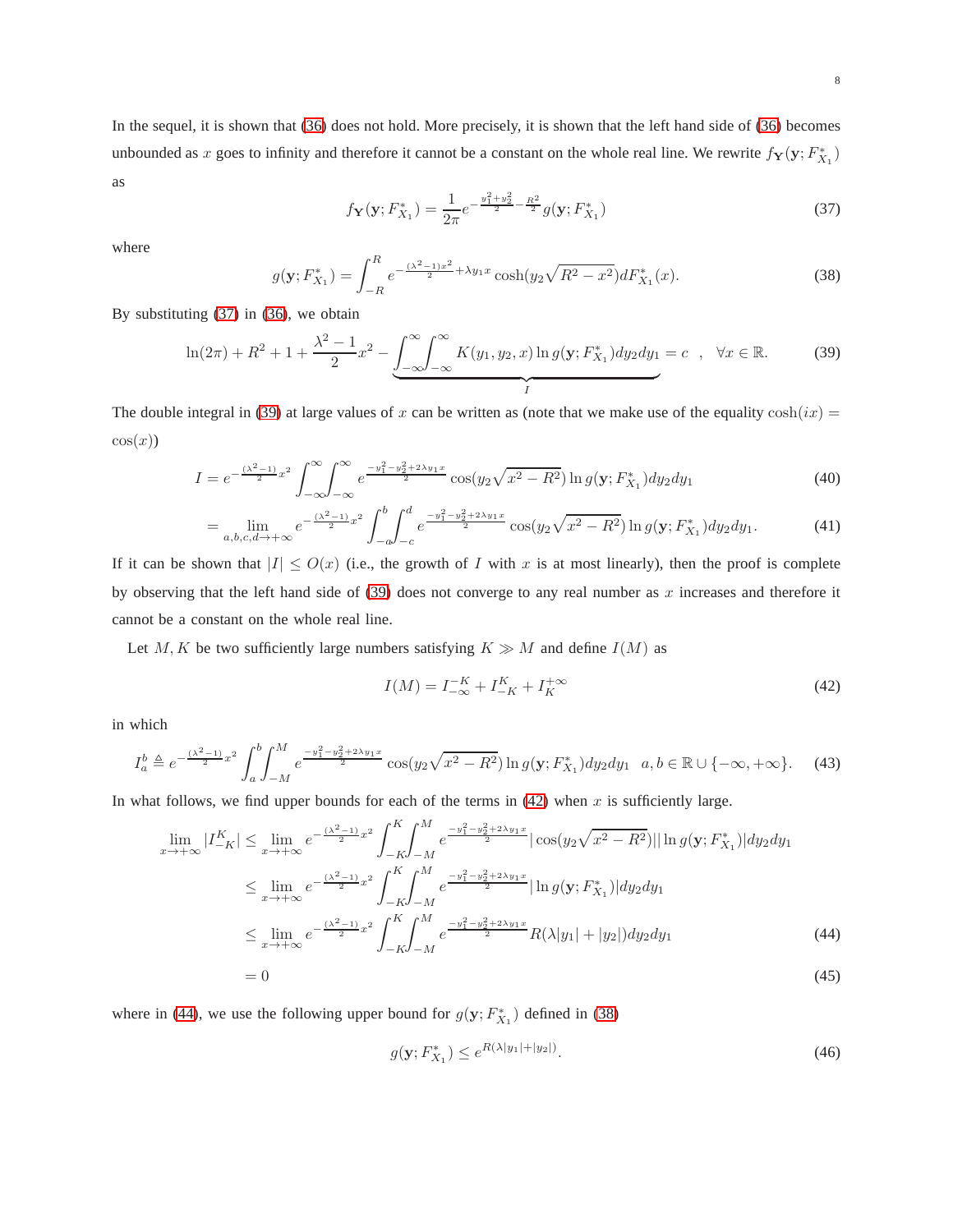Similarly, for the term  $I_{-\infty}^{-K}$ , we can write

$$
\lim_{x \to +\infty} |I_{-\infty}^{-K}| \le \lim_{x \to +\infty} e^{-\frac{(\lambda^2 - 1)}{2}x^2} \int_{-\infty}^{-K} \int_{-M}^{M} e^{-\frac{y_1^2 - y_2^2 + 2\lambda y_1 x}{2}} R(\lambda |y_1| + |y_2|) dy_2 dy_1 \tag{47}
$$

$$
=0.\t(48)
$$

Bounding  $I_K^{\+\infty}$  is more involved. First, according to the boundary of integration in  $I_K^{\+\infty}$ , we have  $y_1 \ge K \gg M \ge$ |y<sub>2</sub>|. By rewriting  $g(y; F_{X_1}^*)$  in this regime, we get

$$
g(\mathbf{y}; F_{X_1}^*) = \int_{-R}^R e^{-\frac{(\lambda^2 - 1)x^2}{2} + \lambda y_1 x} \cosh(y_2 \sqrt{R^2 - x^2}) dF_{X_1}^*(x)
$$
  
\n
$$
= \int_{-R}^R \left[ \frac{1}{2} e^{-\frac{(\lambda^2 - 1)x^2}{2} + \lambda y_1 x + y_2 \sqrt{R^2 - x^2}} + \frac{1}{2} e^{-\frac{(\lambda^2 - 1)x^2}{2} + \lambda y_1 x - y_2 \sqrt{R^2 - x^2}} \right] dF_{X_1}^*(x)
$$
  
\n
$$
\approx \int_{-R}^R \left[ \frac{1}{2} e^{\lambda y_1 x} + \frac{1}{2} e^{\lambda y_1 x} \right] dF_{X_1}^*(x)
$$
\n(49)

<span id="page-8-1"></span><span id="page-8-0"></span>
$$
=\int_{-R}^{R} e^{\lambda y_1 x} dF_{X_1}^*(x) \tag{50}
$$

where [\(49\)](#page-8-0) is due to the fact that  $y_1 \ge K \gg M \ge \max\{|y_2|, R\}$  and this approximation gets better when  $M \to \infty$ and  $K$  grows faster than  $M$ . Therefore,

$$
\lim_{M \to +\infty : x \gg K} \lim_{N \to +\infty : x \gg K} |I_{K}^{+\infty}|
$$
\n
$$
= \lim_{M \to +\infty : x \gg K \gg M} \left| e^{-\frac{(\lambda^{2}-1)}{2}x^{2}} \int_{K}^{\infty} \int_{-M}^{M} e^{-\frac{y_{1}^{2} - y_{2}^{2} + 2\lambda y_{1} x}{2}} \cos(y_{2}\sqrt{x^{2} - R^{2}}) \ln g(y; F_{X_{1}}^{*}) dy_{2} dy_{1} \right|
$$
\n
$$
\approx \lim_{M \to +\infty : x \gg K \gg M} \left| e^{-\frac{(\lambda^{2}-1)}{2}x^{2}} \int_{K}^{\infty} e^{-\frac{y_{1}^{2} + 2\lambda y_{1} x}{2}} \int_{-M}^{M} e^{-\frac{y_{2}^{2}}{2}} \cos(y_{2}\sqrt{x^{2} - R^{2}}) dy_{2} \ln \left( \int_{-R}^{R} e^{\lambda y_{1} x} dF_{X_{1}}^{*}(x) \right) dy_{1} \right|
$$
\n
$$
= \lim_{K \to +\infty : x \gg K} \left| \sqrt{2\pi} e^{-\frac{\lambda^{2}}{2}x^{2} + \frac{R^{2}}{2}} \int_{K}^{\infty} e^{-\frac{y_{1}^{2} + 2\lambda y_{1} x}{2}} \ln \left( \int_{-R}^{R} e^{\lambda y_{1} x} dF_{X_{1}}^{*}(x) \right) dy_{1} \right|
$$
\n
$$
= \lim_{K \to +\infty : x \gg K} \sqrt{2\pi} R \lambda e^{\frac{R^{2}}{2}} \int_{K}^{\infty} e^{-\frac{(y_{1} - \lambda x)^{2}}{2}} y_{1} dy_{1}
$$
\n
$$
= \lim_{K \to +\infty : x \gg K} \sqrt{2\pi} R \lambda e^{\frac{R^{2}}{2}} \int_{K}^{\infty} e^{-\frac{(y_{1} - \lambda x)^{2}}{2}} y_{1} dy_{1}
$$
\n
$$
= \lim_{K \to +\infty : x \gg K} \sqrt{2\pi} R \lambda e^{\frac{R^{2}}{2}} \left( e^{-\frac{(K - \lambda x)^{2}}{2}} + \sqrt{2\pi}
$$

<span id="page-8-2"></span>where in [\(52\)](#page-8-1), we have used the equality  $\int_{-\infty}^{+\infty} e^{-\beta x^2} \cos bx dx = \sqrt{\frac{\pi}{\beta}} e^{-\frac{b^2}{4\beta}}$  (Re{ $\beta$ } > 0) and this approximation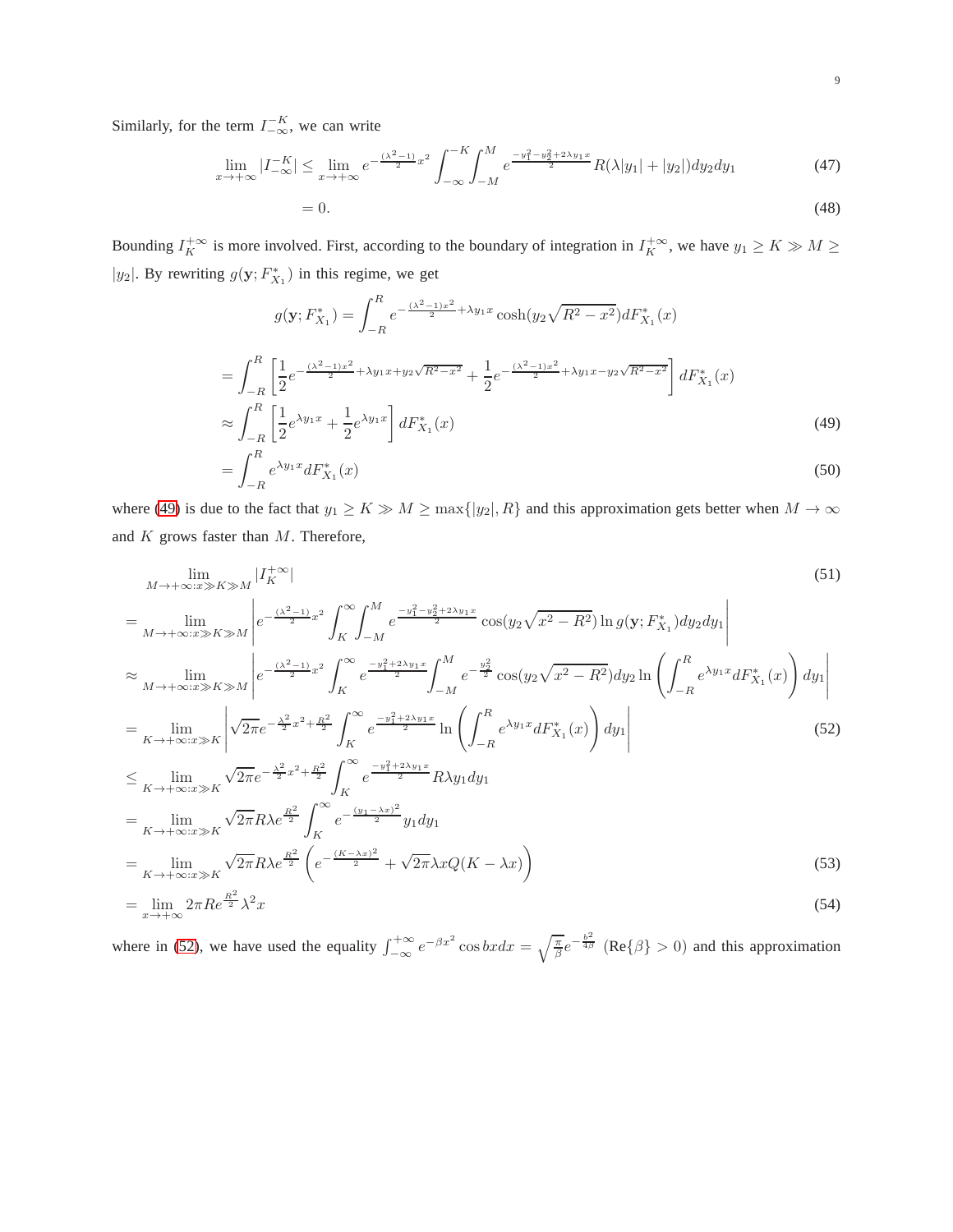becomes better as M grows. In [\(53\)](#page-8-2),  $Q(a) = \int_a^{\infty} \frac{e^{-\frac{t^2}{2}}}{\sqrt{2\pi}} dt$ . The limit of the left hand side of [\(39\)](#page-7-1) is

$$
\lim_{x \to +\infty} \ln(2\pi) + R^2 + 1 + \frac{\lambda^2 - 1}{2} x^2 - I = \lim_{M \to +\infty : x \gg K \gg M} \ln(2\pi) + R^2 + 1 + \frac{\lambda^2 - 1}{2} x^2 - I(M)
$$
(55)  
\n
$$
= \lim_{M \to +\infty : x \gg K \gg M} \ln(2\pi) + R^2 + 1 + \frac{\lambda^2 - 1}{2} x^2 - I_{-\infty}^{-K} - I_K^{K} - I_K^{+\infty}
$$
  
\n
$$
\geq \lim_{M \to +\infty : x \gg K \gg M} \ln(2\pi) + R^2 + 1 + \frac{\lambda^2 - 1}{2} x^2 - |I_{-\infty}^{-K}| - |I_K^{K}| - |I_K^{+\infty}|
$$
  
\n
$$
\geq \lim_{x \to +\infty} \ln(2\pi) + R^2 + 1 + \frac{\lambda^2 - 1}{2} x^2 - 2\pi R e^{\frac{R^2}{2}} \lambda^2 x
$$
  
\n
$$
= +\infty.
$$
(56)

Note that the assumption of  $\lambda > 1$  is crucial for all of the bounds specially in [\(56\)](#page-9-1). Therefore, [\(39\)](#page-7-1) does not hold on the whole real line (and in turn  $(27)$  does not hold on  $D$ ) which makes the assumption of infinite number of mass points incorrect. This completes the proof.

# <span id="page-9-1"></span>V. ASYMPTOTIC BEHAVIOR

<span id="page-9-0"></span>**Corollary 1**. For  $\lambda \geq 1$ , when the norm of the input vector is very small, we have

$$
C(R) \approx \frac{\lambda^2 R^2}{2} \quad , \quad R \to 0 \tag{57}
$$

and the asymptotically optimal input distribution is given by

<span id="page-9-4"></span>
$$
F_{\mathbf{X}}^{\text{asym}}(\mathbf{x}) = \left[\frac{1}{2}u(x_1 - R) + \frac{1}{2}u(x_1 + R)\right]u(x_2)
$$
\n(58)

where  $u(.)$  is the unit step function.

*Proof:* From [\(2\)](#page-2-5), we can write

<span id="page-9-2"></span>
$$
C(R) \le \sup_{F_{\mathbf{X}}(\mathbf{x}):E[\|X\|^2] \le R^2} I(\mathbf{X}; \mathbf{Y})
$$
  
=  $\frac{1}{2} \ln(1 + \lambda^2 P_1^*) + \frac{1}{2} \ln(1 + P_2^*)$  (59)

where the solutions of the water filling algorithm are given by

<span id="page-9-3"></span>
$$
(P_1^*, P_2^*) = \begin{cases} (R^2, 0) & R^2 \le 1 - \frac{1}{\lambda^2} \\ (\frac{R^2 + 1 - \frac{1}{\lambda^2}}{2}, \frac{R^2 - 1 + \frac{1}{\lambda^2}}{2}) & \text{o.w.} \end{cases}
$$
 (60)

When  $R$  is vanishingly small, from [\(59\)](#page-9-2) and [\(60\)](#page-9-3), we have

$$
\lim_{R \to 0} C(R) \le \lim_{R \to 0} \frac{1}{2} \ln(1 + \lambda^2 R^2) = \frac{\lambda^2 R^2}{2}.
$$
\n(61)

In what follows, we show that the distribution in [\(58\)](#page-9-4) achieves the upper bound in [\(79\)](#page-12-1) asymptotically. The pdf of the output induced by this input distribution is

$$
f_{\mathbf{Y}}(\mathbf{y}; F_{\mathbf{X}}^{\text{asym}}) = \frac{1}{2\pi} e^{-\frac{y_2^2}{2}} \left( \frac{1}{2} e^{-\frac{(y_1 - \lambda R)^2}{2}} + \frac{1}{2} e^{-\frac{(y_1 + \lambda R)^2}{2}} \right).
$$
(62)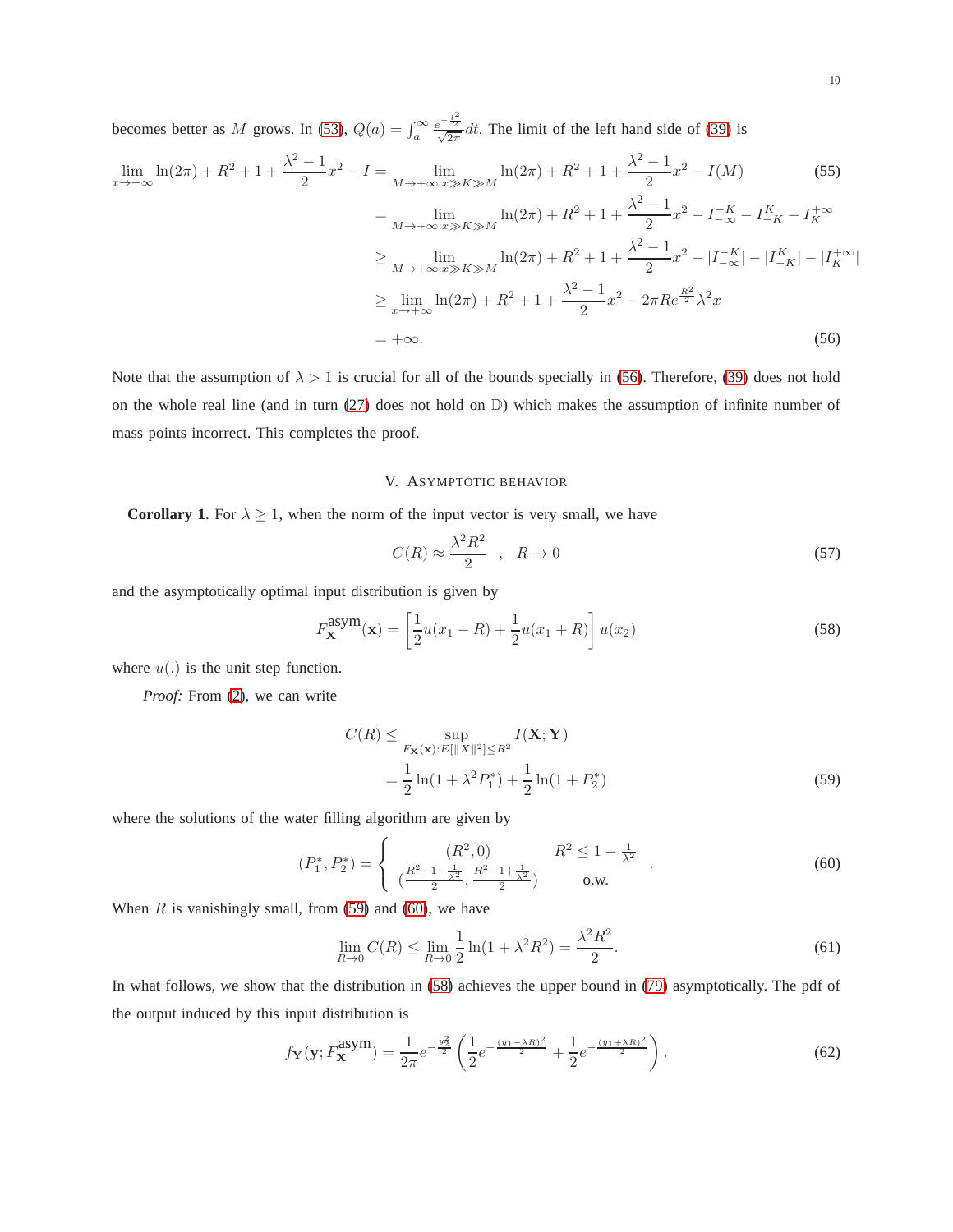When  $R$  is small,

$$
h(\mathbf{Y}; F_{\mathbf{X}}^{\text{asym}}) = \lim_{R \to 0} -\int_{-\infty}^{\infty} \int_{-\infty}^{\infty} f_{\mathbf{Y}}(\mathbf{y}; F_{\mathbf{X}}^{\text{asym}}) \ln f_{\mathbf{Y}}(\mathbf{y}; F_{\mathbf{X}}^{\text{asym}}) d\mathbf{y}
$$
  
\n
$$
= \lim_{R \to 0} \int_{-\infty}^{\infty} \int_{-\infty}^{\infty} \frac{1}{2\pi} e^{-\frac{y_2^2}{2}} \left( \frac{1}{2} e^{-\frac{(y_1 - \lambda R)^2}{2}} + \frac{1}{2} e^{-\frac{(y_1 + \lambda R)^2}{2}} \right) \left( \ln 2\pi + \frac{y_2^2}{2} + \frac{y_1^2}{2} + \frac{\lambda^2 R^2}{2} - \ln \cosh(\lambda R y_1) \right) d\mathbf{y}
$$
  
\n
$$
= \lim_{R \to 0} \int_{-\infty}^{\infty} \int_{-\infty}^{\infty} \frac{1}{2\pi} e^{-\frac{y_2^2}{2}} \left( \frac{1}{2} e^{-\frac{(y_1 - \lambda R)^2}{2}} + \frac{1}{2} e^{-\frac{(y_1 + \lambda R)^2}{2}} \right) \left( \ln 2\pi + \frac{y_2^2}{2} + \frac{y_1^2}{2} + \frac{\lambda^2 R^2}{2} - \frac{\lambda^2 R^2 y_1^2}{2} \right) d\mathbf{y}
$$
  
\n(63)

$$
= \lim_{R \to 0} 1 + \ln 2\pi + \frac{\lambda^2 R^2}{2} \tag{64}
$$

where in [\(63\)](#page-10-0), we have used the approximations  $\cosh x \approx 1 + \frac{x^2}{2}$  $\frac{x^2}{2}$  and  $\ln(1+x) \approx x$  for  $x \ll 1$  and in [\(64\)](#page-10-1), we have dropped the higher order terms of  $R$ . Therefore, when the norm of the input is very small, the mutual information resulted by the input distribution  $F_{\mathbf{X}}^{\text{asym}}(\mathbf{x})$  is

<span id="page-10-1"></span><span id="page-10-0"></span>
$$
\lim_{R \to 0} h(\mathbf{Y}; F_{\mathbf{X}}^{\text{asym}}) - \ln 2\pi e = \frac{\lambda^2 R^2}{2}
$$
\n(65)

which confirms that the upper bound in  $(79)$  is asymptotically tight.

The asymptotic optimality of the distribution in [\(58\)](#page-9-4) can alternatively be proved by inspecting the behavior of the marginal entropy density  $\tilde{h}_{\mathbf{Y}}(x; F_{X_1})$  when R is sufficiently small. From [\(19\)](#page-4-3), we have

$$
f_{\mathbf{Y}}(\mathbf{y}; F_{X_1}) \xrightarrow{R \to 0} \frac{1}{2\pi} e^{-\frac{y_1^2 + y_2^2}{2}}.
$$
 (66)

Therefore,

$$
\tilde{h}_{\mathbf{Y}}(x; F_{X_1}) = -\int_{-\infty}^{\infty} \int_{-\infty}^{\infty} K(y_1, y_2, x) \ln f_{\mathbf{Y}}(\mathbf{y}; F_{X_1}) d\mathbf{y}
$$
\n(67)

$$
\rightarrow \int_{-\infty}^{\infty} \int_{-\infty}^{\infty} \frac{1}{2\pi} e^{-\frac{(y_1 - \lambda x)^2}{2}} \left[ \frac{1}{2} e^{-\frac{(y_2 - \sqrt{R^2 - x^2})^2}{2}} + \frac{1}{2} e^{-\frac{(y_2 + \sqrt{R^2 - x^2})^2}{2}} \right] (\ln 2\pi + \frac{y_1^2 + y_2^2}{2}) dy \tag{68}
$$

$$
= 1 + \ln 2\pi + \frac{R^2}{2} + \frac{\lambda^2 - 1}{2}x^2
$$
\n(69)

which is a strictly convex (and even) function. Hence, the necessary and sufficient conditions in [\(10\)](#page-3-4) and [\(11\)](#page-3-5) are satisfied if and only if the input is distributed as  $(58)^6$  $(58)^6$ . Note that in contrast to the optimal distribution, the asymptotically optimal distribution is not unique. As a special case, when  $\lambda = 1$ , the distribution in [\(58\)](#page-9-4) with two mass points is still asymptotically optimal. However, the optimal input distribution has an infinite number of mass points uniformly distributed on the circle with radius  $R$  (as shown in [\[10\]](#page-18-9)). П

**Corollary 2**. For high SNR values, we have

<span id="page-10-3"></span>
$$
\lim_{R \to \infty} \frac{C(R)}{\ln R} = 1.
$$
\n(70)

In other words, the constant envelope signaling in a 2 by 2 channel has only one degree of freedom.

<span id="page-10-2"></span><sup>6</sup>It can alternatively be verified that when  $R \ll 1$ ,  $\tilde{h}_{Y}(x; F_{X_2})$  becomes strictly concave and one mass point at zero on the  $x_2$  axis is optimal which is equivalent to [\(58\)](#page-9-4).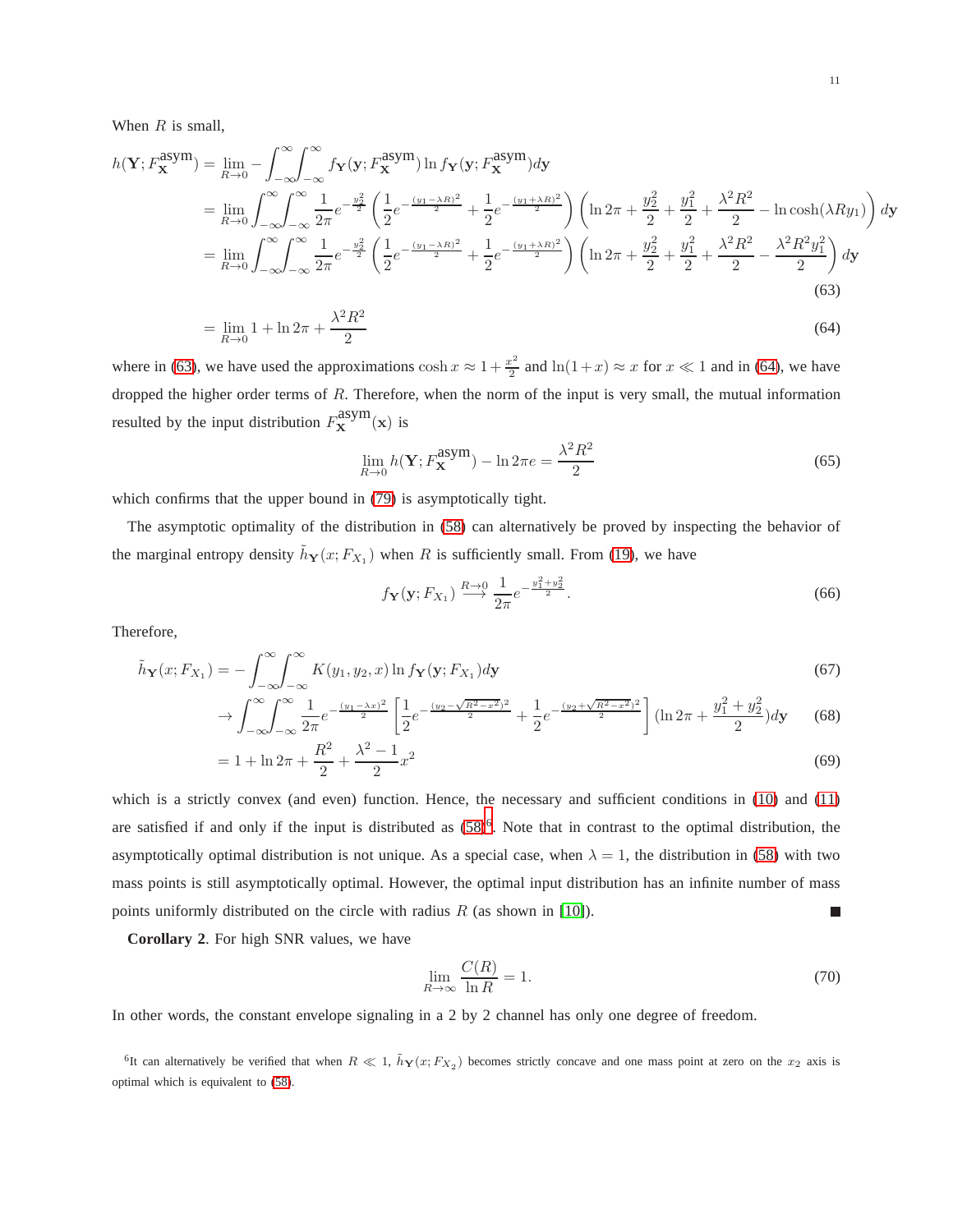<span id="page-11-0"></span>
$$
h(\mathbf{X}) = -\int_{\|\mathbf{x}\|=R} f_{\mathbf{X}}(\mathbf{x}) \ln f_{\mathbf{X}}(\mathbf{x}) d\mathbf{x}
$$
  
\n
$$
= -\int_{0}^{2\pi} f_{\mathbf{X}}(\mathbf{x}(R,\theta)) \ln f_{\mathbf{X}}(\mathbf{x}(R,\theta)) |\frac{\partial \mathbf{x}}{\partial(R,\theta)}| d\theta
$$
  
\n
$$
= -\int_{0}^{2\pi} f_{\Theta}(\theta) \ln \frac{f_{\Theta}(\theta)}{|\frac{\partial \mathbf{x}}{\partial(R,\theta)}|} d\theta
$$
  
\n
$$
= h(\Theta) + \ln R
$$
  
\n
$$
\leq \ln 2\pi R
$$
 (71)

where  $\frac{\partial x}{\partial (R,\theta)} = R$  is the Jacobian of the transform and the maximum in [\(71\)](#page-11-0) is achieved iff the  $\Theta \sim U[0,2\pi)$ . The capacity is bounded below as follows.

$$
C(R) = \sup_{F_{\mathbf{X}}(\mathbf{x}): \|\mathbf{X}\| = R} h(\mathbf{Y}; F_{\mathbf{X}}) - \ln(2\pi e)
$$
  
\n
$$
\geq \sup_{F_{\mathbf{X}}(\mathbf{x}): \|\mathbf{X}\| = R} \ln\left(e^{h(\mathbf{H}\mathbf{X})} + e^{h(\mathbf{W})}\right) - \ln(2\pi e)
$$
  
\n
$$
= \sup_{F_{\mathbf{X}}(\mathbf{x}): \|\mathbf{X}\| = R} \ln\left(e^{\ln|\det(\mathbf{H})| + h(\mathbf{X})} + 2\pi e\right) - \ln(2\pi e)
$$
  
\n
$$
= \ln(2\pi\lambda R + 2\pi e) - \ln(2\pi e)
$$
\n(73)

where [\(72\)](#page-11-1) is due to the vector entropy-power inequality (EPI) and in [\(73\)](#page-11-2) the upper bound in [\(71\)](#page-11-0) is used.

The capacity is bounded above as follows.

$$
C(R) = \sup_{F_{\mathbf{X}}(\mathbf{x}): \|\mathbf{X}\| = R} h(\mathbf{H}\mathbf{X} + \mathbf{W}; F_{\mathbf{X}}) - \ln(2\pi e)
$$
  
\n
$$
\leq \sup_{F_{\mathbf{X}}(\mathbf{x}): \|\mathbf{X}\| = R} h(\mathbf{H}\mathbf{X}, \mathbf{W}; F_{\mathbf{X}}) - \ln(2\pi e)
$$
  
\n
$$
\leq \sup_{F_{\mathbf{X}}(\mathbf{x}): \|\mathbf{X}\| = R} h(\mathbf{H}\mathbf{X}; F_{\mathbf{X}}) + h(\mathbf{W}) - \ln(2\pi e)
$$
  
\n
$$
= \ln(2\pi R) + \ln \lambda.
$$
 (74)

Combining [\(73\)](#page-11-2) and [\(74\)](#page-11-3), we have

$$
\ln(2\pi\lambda R + 2\pi e) - \ln(2\pi e) \le C(R) \le \ln(2\pi R) + \ln \lambda. \tag{75}
$$

Dividing by  $\ln R$  and letting  $R \to \infty$  results in [\(70\)](#page-10-3).

The analysis can be readily generalized to the n-dimensional full rank channels by noting that

$$
h(\mathbf{X}) \le \ln\left(\frac{2\pi^{\frac{n}{2}} R^{n-1}}{\Gamma(\frac{n}{2})}\right) \tag{76}
$$

which is tight iff the distribution of the phase vector of  $X$  in the spherical coordinates is as follows

<span id="page-11-4"></span>
$$
f_{\Theta}(\theta) = \frac{1}{2\pi} \prod_{i=1}^{n-2} \alpha_i^{-1} \sin^{n-i-1} \theta_i
$$
 (77)

<span id="page-11-3"></span><span id="page-11-2"></span><span id="page-11-1"></span>П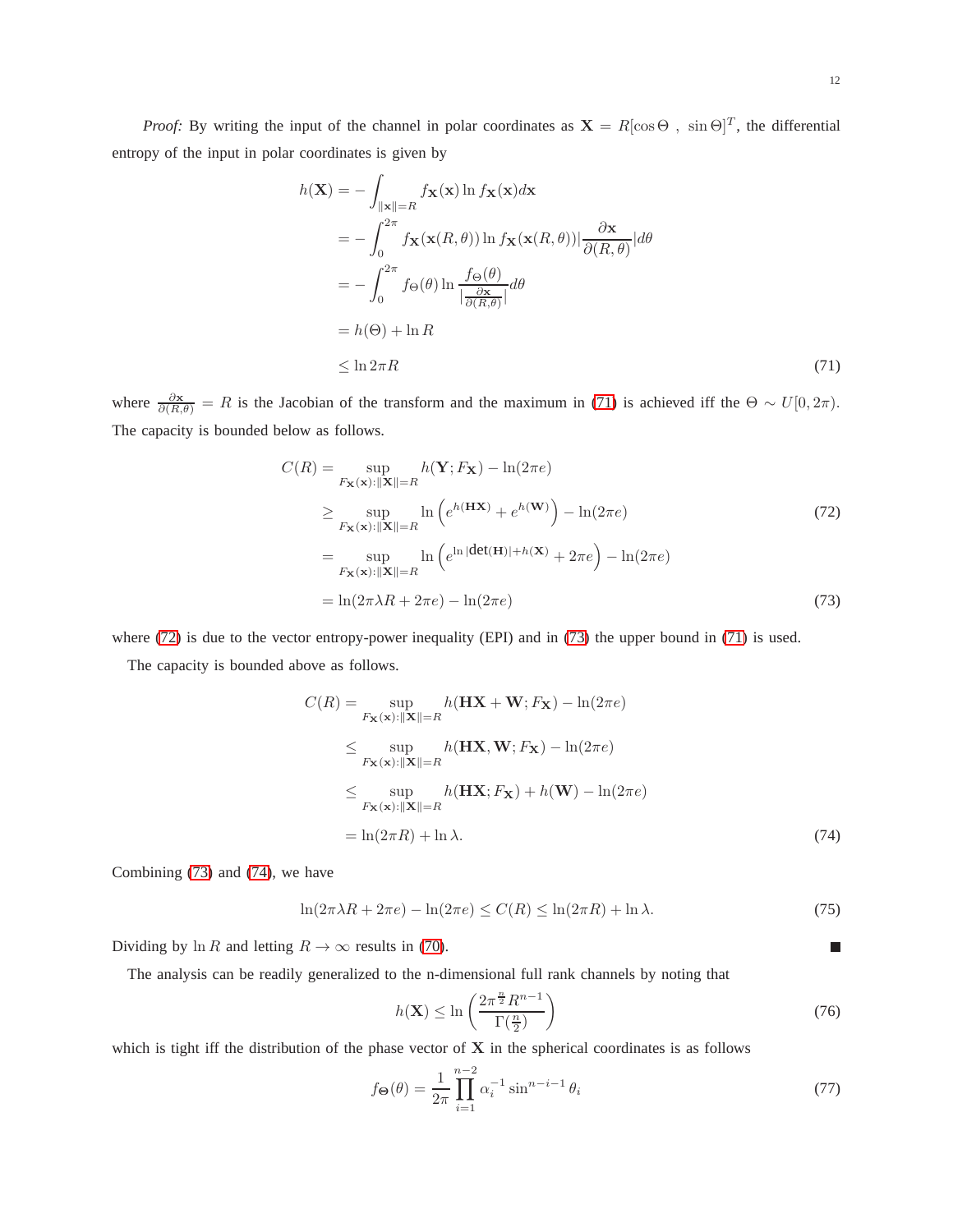where  $\alpha_i = \frac{\sqrt{\pi} \Gamma(\frac{n-i}{2})}{\Gamma(\frac{n-i+1}{2})}$ . Therefore, we have

$$
\frac{n}{2}\ln\left(\left(\frac{2R^{n-1}\pi^{\frac{n}{2}}|\text{det}(\mathbf{H})|}{\Gamma(\frac{n}{2})}\right)^{\frac{2}{n}}+2\pi e\right)-\frac{n}{2}\ln(2\pi e)\leq C(R)\leq\ln\left(\frac{2\pi^{\frac{n}{2}}R^{n-1}}{\Gamma(\frac{n}{2})}\right)+\ln|\text{det}(\mathbf{H})|\tag{78}
$$

which results in

<span id="page-12-1"></span>
$$
\lim_{R \to \infty} \frac{C(R)}{\ln R} = n - 1. \tag{79}
$$

Intuitively, that loss of 1 degree of freedom is due to the fact that for a constant norm n-dimensional vector, given its  $n - 1$  elements, the remaining element has the uncertainty of at most 1 bit which does not scale with R as it goes to infinity. Finally, note that the phase distribution in [\(77\)](#page-11-4) is equivalent to uniform distribution on the surface of the hypersphere with radius  $R$  which is optimal in the DoF sense<sup>[7](#page-12-2)</sup>.

# VI. ANALYSIS IN POLAR COORDINATES

<span id="page-12-0"></span>In this section, the problem in [\(2\)](#page-2-5) is analyzed in polar coordinates. Also, in the numerical section, we adopt the notations used in this section. By writing the input and output of the channel in polar coordinates, we have

$$
\mathbf{X} = R[\cos\Theta, \sin\Theta]^T \quad , \quad \mathbf{Y} = P[\cos\Psi, \sin\Psi]^T \quad \Theta, \Psi \in [0, 2\pi) \quad , P \in [0, \infty). \tag{80}
$$

Therefore,

$$
h(\mathbf{Y}) = -\int_{\mathbb{R}^2} f_{\mathbf{Y}}(\mathbf{y}) \ln f_{\mathbf{Y}}(\mathbf{y}) d\mathbf{y}
$$
\n(81)

$$
= -\int_0^\infty \int_0^{2\pi} f_{\mathbf{Y}}(\mathbf{y}(\rho,\psi)) \ln f_{\mathbf{Y}}(\mathbf{y}(\rho,\psi)) |\frac{\partial \mathbf{y}}{\partial(\rho,\psi)}| d\psi d\rho \tag{82}
$$

$$
= -\int_0^\infty \int_0^{2\pi} f_{P,\Psi}(\rho,\psi) \ln \frac{f_{P,\Psi}(\rho,\psi)}{|\frac{\partial \mathbf{y}}{\partial(\rho,\psi)}|} d\psi d\rho \tag{83}
$$

$$
= h(P, \Psi) + \int_0^\infty f_P(\rho) \ln \rho d\rho \tag{84}
$$

$$
=h(V,\Psi) \tag{85}
$$

where  $\frac{\partial y}{\partial(\rho,\psi)} = \rho$  is the Jacobian of the transform and  $V = \frac{P^2}{2}$  $\frac{32}{2}$ . It can be easily verified that

$$
f_{V,\Psi}(v,\psi;F_{\Theta}) = \int_0^{2\pi} \tilde{K}(v,\psi,\theta) dF_{\Theta}(\theta)
$$
\n(86)

where the kernel function is given by

$$
\tilde{K}(v,\psi,\theta) = \frac{1}{2\pi}e^{-\frac{\lambda^2 - 1}{2}R^2\cos^2\theta - \frac{R^2}{2} + R\sqrt{2v}(\lambda\cos\psi\cos\theta + \sin\psi\sin\theta) - v}.\tag{87}
$$

The marginal entropy density of the output variables induced by the input distribution is defined as

$$
\tilde{h}_{V,\Psi}(\theta; F_{\Theta}) = -\int_0^{\infty} \int_0^{2\pi} \tilde{K}(v, \psi, \theta) \ln f_{V,\Psi}(v, \psi; F_{\Theta}) d\psi dv \tag{88}
$$

which satisfies the following

$$
h(V, \Psi; F_{\Theta}) = \int_0^{2\pi} \tilde{h}_{V, \Psi}(\theta; F_{\Theta}) dF_{\Theta}(\theta).
$$
\n(89)

<span id="page-12-2"></span> $^{7}$ It is important to note that the DoF-achieving distribution is not unique in contrast to the capacity-achieving distribution.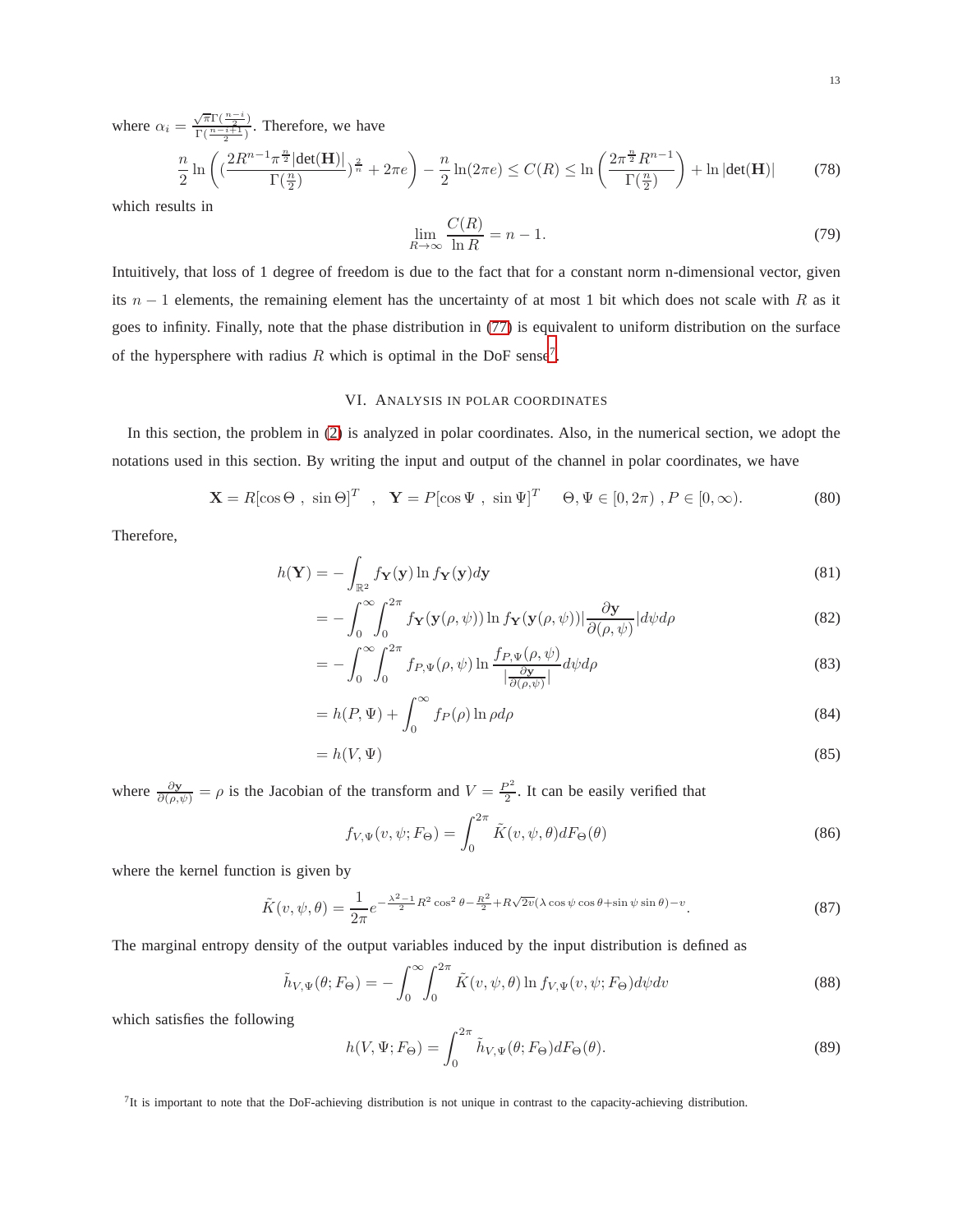Finally, the optimization problem in [\(2\)](#page-2-5) becomes

<span id="page-13-6"></span>
$$
C(R) = \sup_{F_{\Theta}(\theta)} h(V, \Psi; F_{\Theta}) - \ln(2\pi e)
$$
\n(90)

Let  $\epsilon_{\theta}^*$  denote the set of points of increase for the optimal input phase distribution  $F_{\Theta}^*(\theta)$ . Analogous to the proof of the theorem in Cartesian coordinates, Lagrangian optimization gives the necessary and sufficient condition for the unique maximizer  $F^*_{\Theta}(\theta)$  as

$$
\tilde{h}_{V,\Psi}(\theta; F_{\Theta}^*) = h(V, \Psi; F_{\Theta}^*) \quad \forall \theta \in \epsilon_{\theta}^*
$$
\n
$$
\tilde{h}_{V,\Psi}(\theta; F_{\Theta}^*) < h(V, \Psi; F_{\Theta}^*) \quad \forall \theta \in [0, 2\pi) - \epsilon_{\theta}^*.
$$
\n
$$
(91)
$$

For the second part of the proof (i.e., showing that  $|\epsilon_{\theta}^{*}| < \infty$ ), the difference between investigating the problem in the Cartesian and polar coordinates is in the extension to complex domain. In other words, the kernel and marginal entropy density are entire functions (i.e., holomorphic on the whole complex plane) in polar coordinates. This helps us avoid the consideration of checking the position of accumulation point (see the paragraph below [\(27\)](#page-5-5)). Therefore, the assumption of an infinite number of points of increase results in

$$
\tilde{h}_{V,\Psi}(z; F_{\Theta}^*) = h(V, \Psi; F_{\Theta}^*) \quad , \quad \forall z \in \mathbb{C}
$$
\n(92)

or equivalently

<span id="page-13-2"></span>
$$
-\frac{1}{2\pi}e^{-\frac{R^2}{2}}\int_0^\infty\!\!\int_0^{2\pi} e^{-\frac{\lambda^2-1}{2}R^2\cos^2 z + R\sqrt{2v}(\lambda\cos\psi\cos z + \sin\psi\sin z) - v\ln f_{V,\Psi}(v,\psi;F^*_{\Theta})d\psi dv = c \quad , \quad \forall z \in \mathbb{C} \tag{93}
$$

where c is a constant  $(= h(V, \Psi; F^*_{\Theta}))$ . Taking z on the imaginary line, we have

<span id="page-13-1"></span>
$$
\cos z = t \ (t \ge 1) \quad , \quad \sin z = i\sqrt{t^2 - 1}.
$$
\n(94)

By replacing [\(94\)](#page-13-1) in [\(93\)](#page-13-2), we get

<span id="page-13-3"></span>
$$
-\frac{1}{2\pi}e^{-\frac{R^2}{2}}\int_0^\infty\!\!\int_0^{2\pi} e^{-\frac{\lambda^2-1}{2}R^2t^2+R\sqrt{2v}(\lambda\cos\psi t+i\sin\psi\sqrt{t^2-1})-v}\ln f_{V,\Psi}(v,\psi;F^*_{\Theta})d\psi dv = c \ , \ \forall t \ge 1. \tag{95}
$$

Finally, by separating the real and imaginary parts of the left-hand side of [\(95\)](#page-13-3), the following is resulted

$$
-\frac{1}{2\pi}e^{-\frac{R^2}{2}}\int_0^\infty\!\!\int_0^{2\pi} e^{-\frac{\lambda^2-1}{2}R^2t^2+R\sqrt{2v}\lambda\cos\psi t-v}\cos\left(\sin\psi R\sqrt{2v(t^2-1)}\right)\ln f_{V,\Psi}(v,\psi;F^*_{\Theta})d\psi dv = c\tag{96}
$$

$$
-\frac{1}{2\pi}e^{-\frac{R^2}{2}}\int_0^\infty\!\!\int_0^{2\pi} e^{-\frac{\lambda^2-1}{2}R^2t^2+R\sqrt{2v}\lambda\cos\psi t-v}\sin\left(\sin\psi R\sqrt{2v(t^2-1)}\right)\ln f_{V,\Psi}(v,\psi;F_\Theta^*)d\psi dv=0.\tag{97}
$$

It is easy to verify that the integrand of [\(97\)](#page-13-4) is an odd function with respect to  $\psi = \pi$  which is a consequence of the symmetry of the additive noise. Therefore, [\(97\)](#page-13-4) is always true. The way to show that [\(96\)](#page-13-5) does not hold is similar to that for disproving  $(36)$ .

### <span id="page-13-5"></span><span id="page-13-4"></span>VII. NUMERICAL RESULTS

<span id="page-13-0"></span>The theorem in section [III](#page-3-0) states that the optimal input has a finite number of mass points on the circle defined by the constraint. The algorithm for finding the number, the positions and the probabilities of these points is the same as that explained in  $[2]$  where we start with two points for very small R and then increase R by some step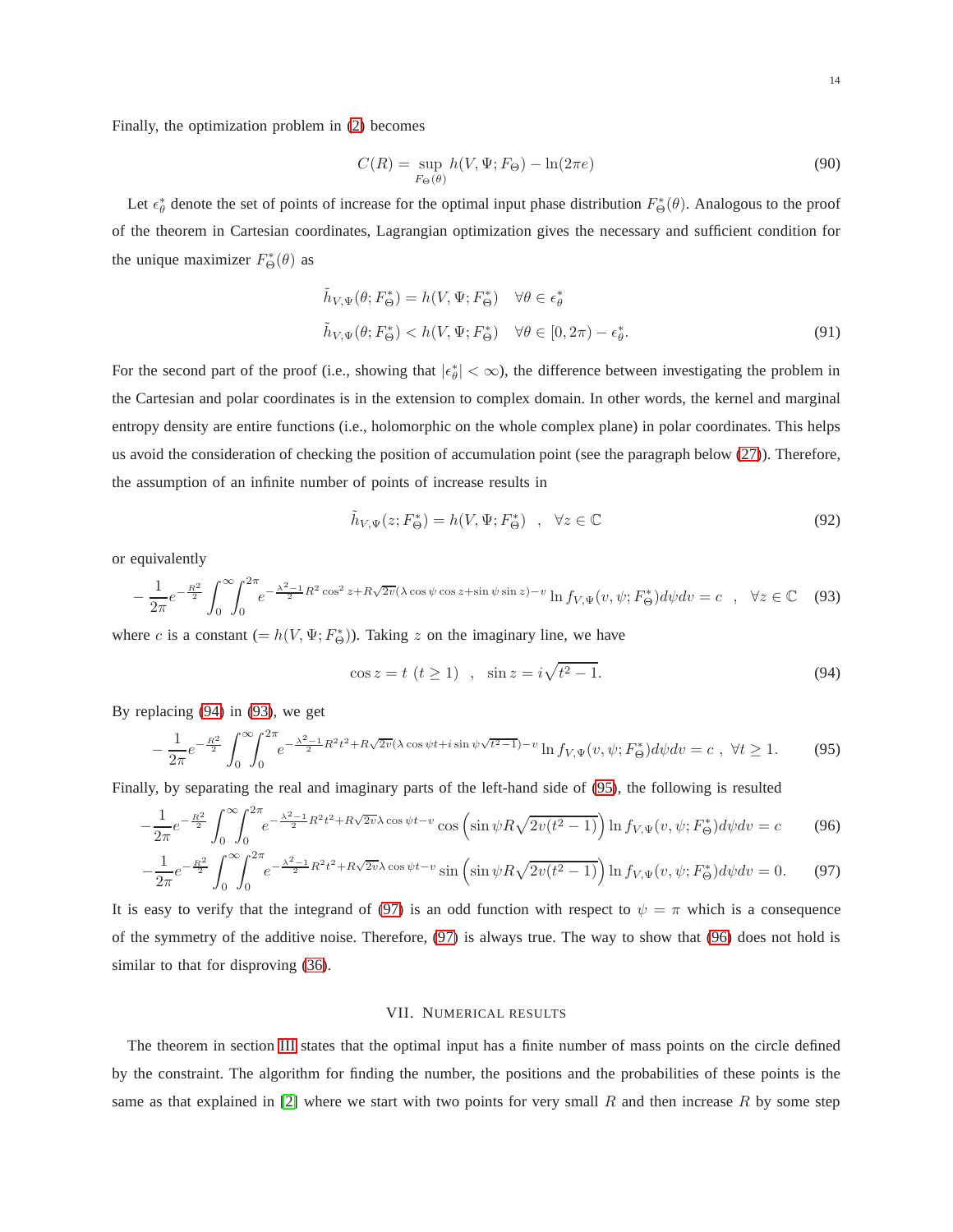and check the necessary and sufficient conditions. At any stage that these conditions are violated, we increase the number of points, do the optimization to find the position and probabilities of the points, check the conditions and keep repeating this process.

The support of the capacity achieving input and the marginal entropy densities induced by them are shown in figures [1](#page-14-0) to [3](#page-15-0) for  $\lambda = 2$  and different values of R. Here, we have performed the optimization in polar coordinates. The optimality of the points in the left figures (i.e., figures [1a](#page-14-0) to [3a\)](#page-15-0) is guaranteed by the necessary and sufficient conditions in [\(91\)](#page-13-6) which can also be verified through figures [1b](#page-14-0) to [3b.](#page-15-0) As it can be observed, the points of increase of the optimal input, which correspond to the peaks in the marginal entropy densities, have a finite number.

Let  $F_{X_1}^1(x)$  be defined as

<span id="page-14-1"></span>
$$
F_{X_1}^1(x) = \frac{1}{2} \left[ u(x - R) + u(x + R) \right].
$$
 (98)

According to section [V,](#page-9-0) we know that this CDF is optimal for sufficiently small values of  $R$ . As  $R$  increases,  $F_{X_1}^1(x)$  remains optimal until it violates the necessary and sufficient conditions. By observing the behavior of  $\tilde{h}_{Y}(x; F^{1}_{X_1})$ , it is concluded that as R increases, the first point to violate the necessary and sufficient conditions will happen at  $x = 0$  (which is equivalent to  $(0, R)$  and  $(0, -R)$  on the circle).

<span id="page-14-0"></span>

Fig. 1: The support of the optimal input (a) and the marginal entropy density induced by it (b) for  $R = 0.5477$  and  $\lambda = 2$ . In (a), the pairs represent the phase and its probability as in  $(\theta, P_{\Theta}(\theta))$ .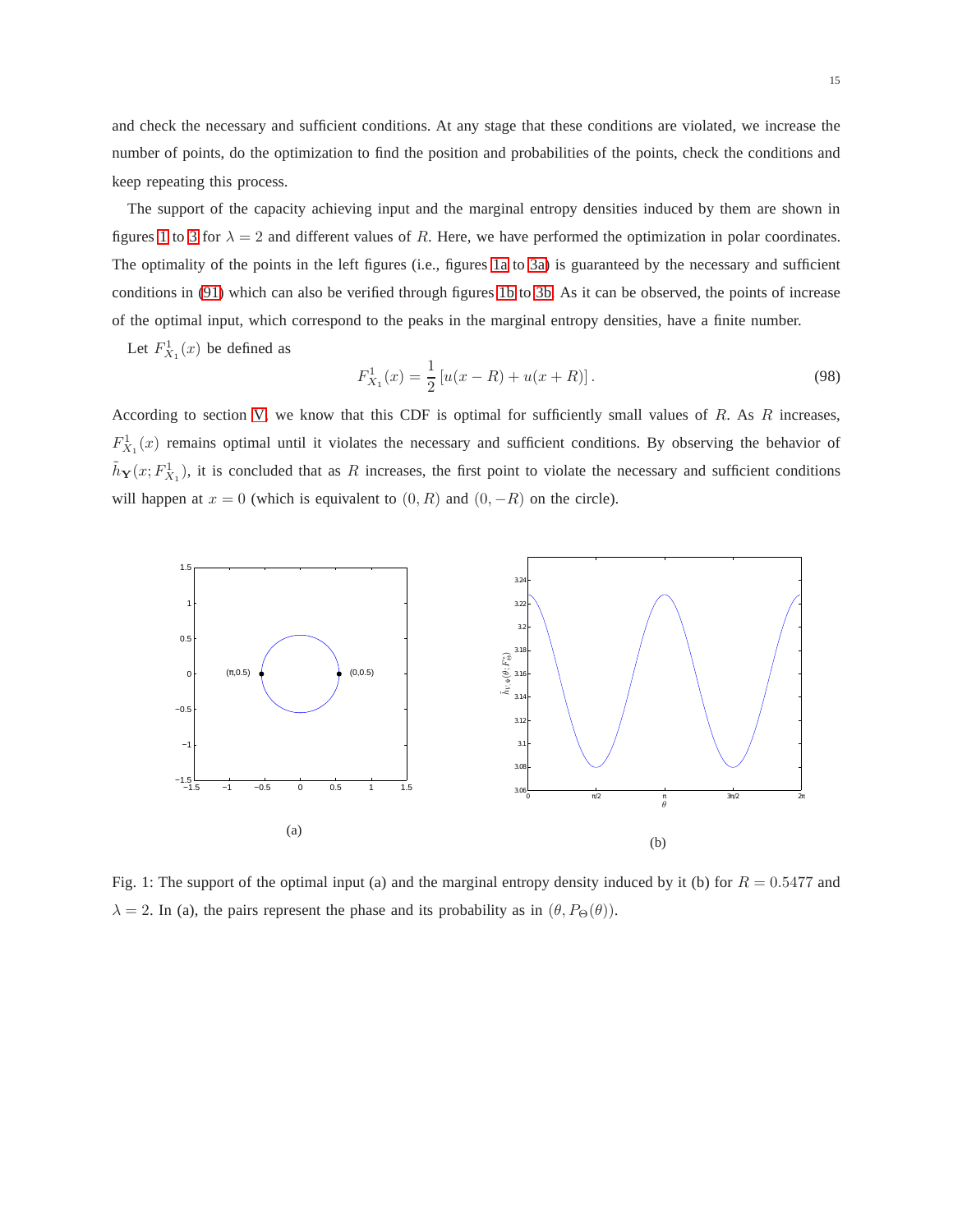

Fig. 2: The support of the optimal input (a) and the marginal entropy density induced by it (b) for  $R = 0.6325$  and  $\lambda = 2$ . In (a), the pairs represent the phase and its probability as in  $(\theta, P_{\Theta}(\theta))$ .

<span id="page-15-0"></span>

Fig. 3: The support of the optimal input (a) and the marginal entropy density induced by it (b) for  $R = \sqrt{2}$  and  $\lambda = 2$ . In (a), the pairs represent the phase and its probability as in  $(\theta, P_{\Theta}(\theta))$ .

This is shown in figure [4](#page-16-0) for  $\lambda = 10$ . Therefore, the norm threshold  $(R^t)$  for which  $F^1_{X_1}(x)$  remains optimal is obtained by solving the following equation for  $R<sup>t</sup>$ 

$$
\tilde{h}_{\mathbf{Y}}(0; F_{X_1}^1) = \tilde{h}_{\mathbf{Y}}(R; F_{X_1}^1)
$$
\n(99)

which, after some manipulation, becomes equivalent to

<span id="page-15-1"></span>
$$
\frac{1}{\sqrt{2\pi}} \int_{-\infty}^{+\infty} \left( e^{-\frac{(y-\lambda R)^2}{2}} - e^{-\frac{y^2}{2}} \right) \ln \cosh(\lambda R y) dy = \frac{(\lambda^2 - 1)}{2} R^2.
$$
 (100)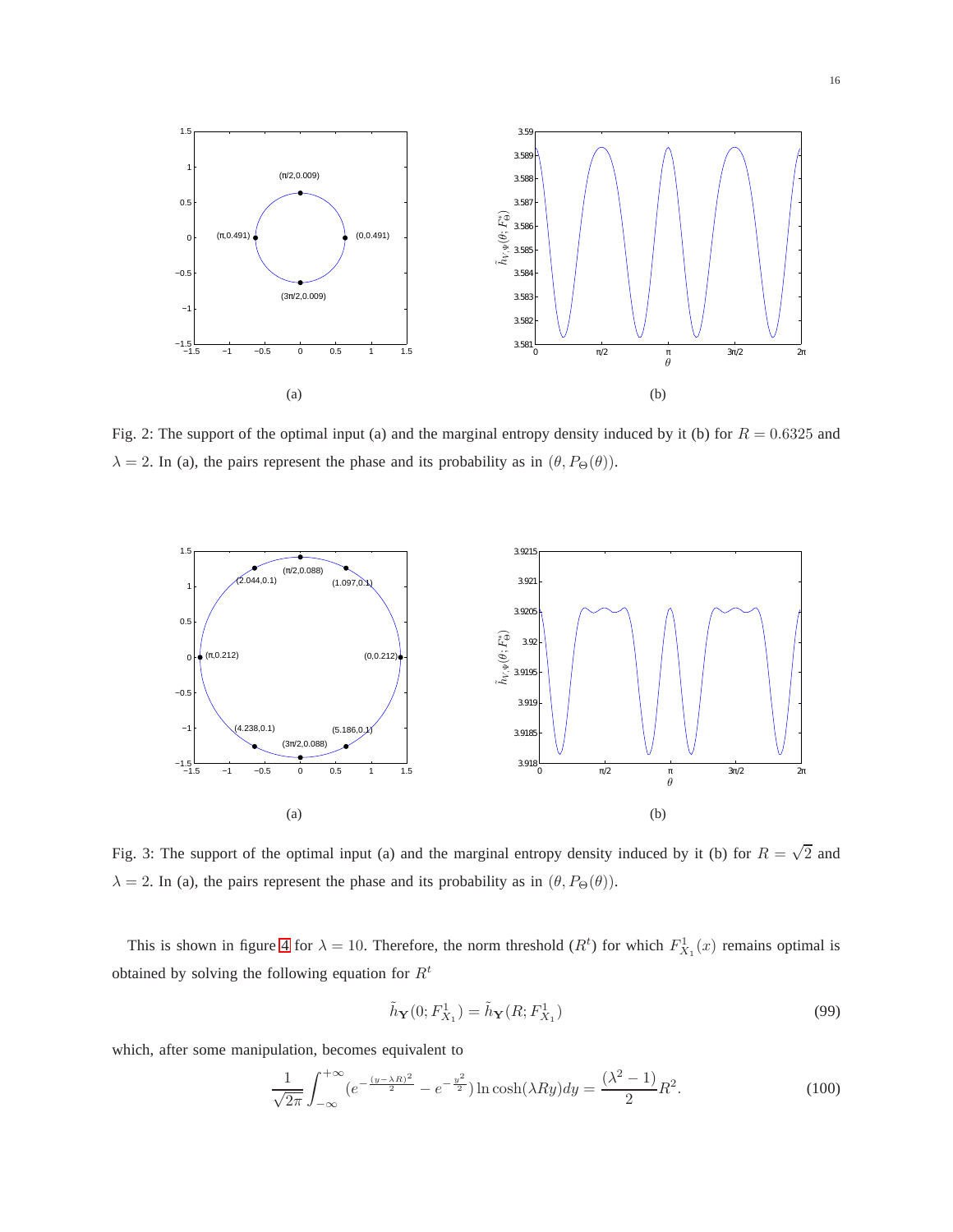<span id="page-16-0"></span>

Fig. 4: For small values of R, when R increases, the first point to become a mass point is  $x = 0$ . (here  $\lambda = 10$ ).

By solving [\(100\)](#page-15-1) numerically, the values of  $R^t$  are obtained for different values of  $\lambda$  as shown in figure [5.](#page-17-1) For example, for  $\lambda = 10$ ,  $R<sup>t</sup> = 0.1647$  which means that when the norm R is below 0.1647 the support of the optimal input has only two equiprobable mass points at  $(R, 0)$  and  $(-R, 0)$ , and at this threshold it gets another mass point at zero as already shown in figure [4.](#page-16-0) In the conventional case (i.e., the case with only average power constraint), according to [\(59\)](#page-9-2) and [\(60\)](#page-9-3), the water filling algorithm starts allocating power to  $X_2$  at  $R = \sqrt{1 - \frac{1}{\lambda^2}}$ . The red curve in figure [5](#page-17-1) shows this water level which is the conventional counterpart of  $R<sup>t</sup>$  for the constant envelope signaling. As it can be observed both curves have the same trend when the channel is ill-conditioned, but diverge as the condition number increases. In the conventional case, when  $R < 1$ , by increasing the quality of the stronger channel (i.e., by increasing  $\lambda$ ), the weaker channel will become inactive, while in the constant envelope signaling, increasing the quality of the stronger channel does not have a similar result. To elaborate this further, figure [6](#page-17-2) shows an example in which  $R = 0.65$  and by increasing  $\lambda$ , the weaker channel becomes inactive first and then active. This is due to the behavior of  $R<sup>t</sup>$  in figure [5](#page-17-1) which first increases and then decreases. It can be verified that for  $R = 0.65$ , the distribution in [\(98\)](#page-14-1) is optimal only in the interval  $\lambda \in (1.55, 1.7)$ .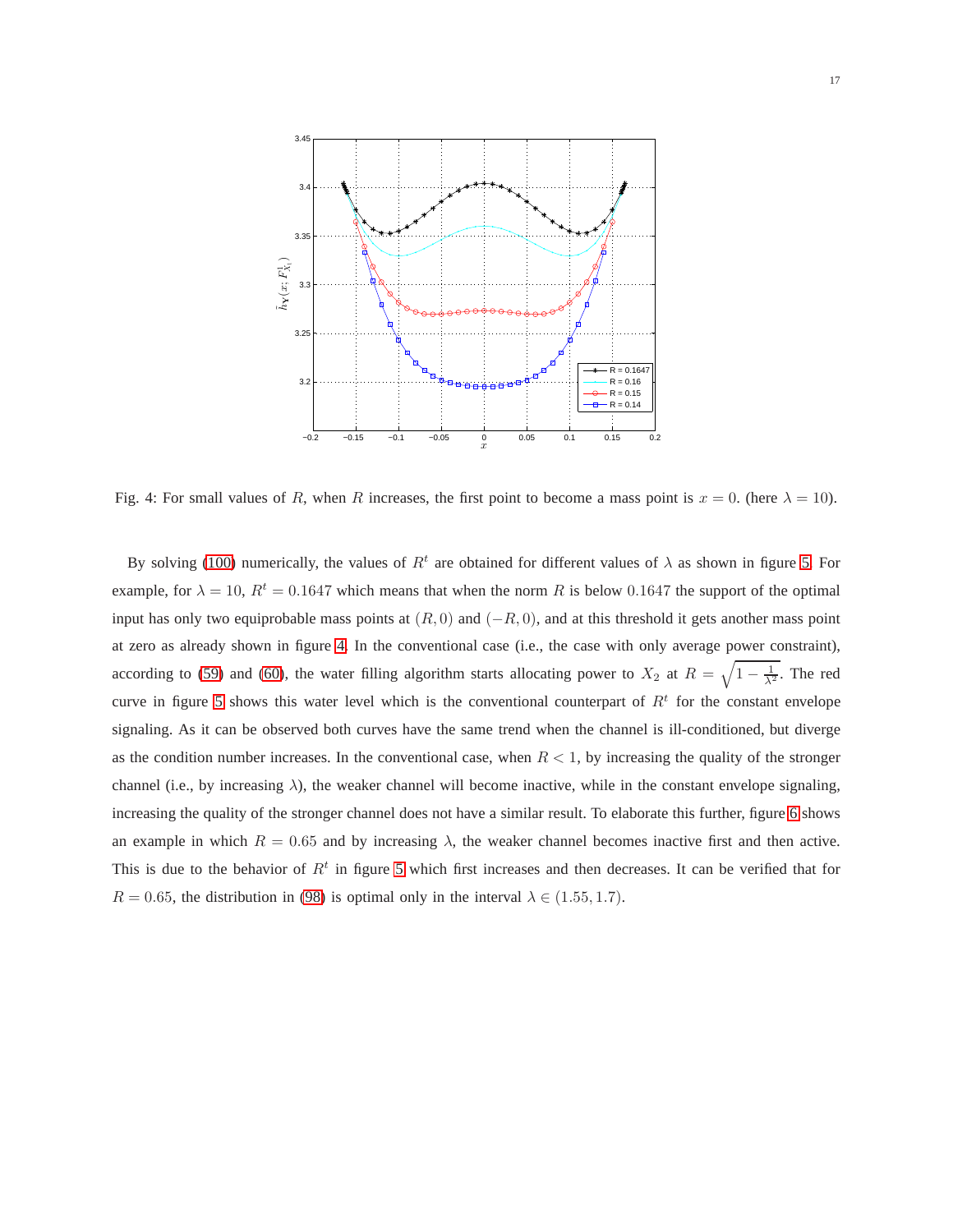<span id="page-17-1"></span>

Fig. 5: The value of the norm threshold as a function of  $\lambda$ .

<span id="page-17-2"></span>

Fig. 6: The support of the optimal input for  $R = 0.65$  and different values of  $\lambda$ .

# VIII. CONCLUSION

<span id="page-17-0"></span>In this paper, constant envelope signaling in point-to-point Gaussian MIMO channels was considered. For a 2 by 2 channel, we showed that the capacity-achieving input distribution has a finite number of mass points on the circle defined by the constant norm. In this setting, the optimal DoF of a full rank  $n$  by  $n$  channel was shown to be  $n - 1$  which is achieved by a uniform distribution over the surface of the hypersphere defined by the constant envelope. Finally, when the channel is ill-conditioned, the performance of the constant envelope signaling was shown to be similar to that of the conventional case (i.e., water-filling) for a 2 by 2 channel in terms of power allocation. However, it was observed that this similarity vanishes as the condition number grows.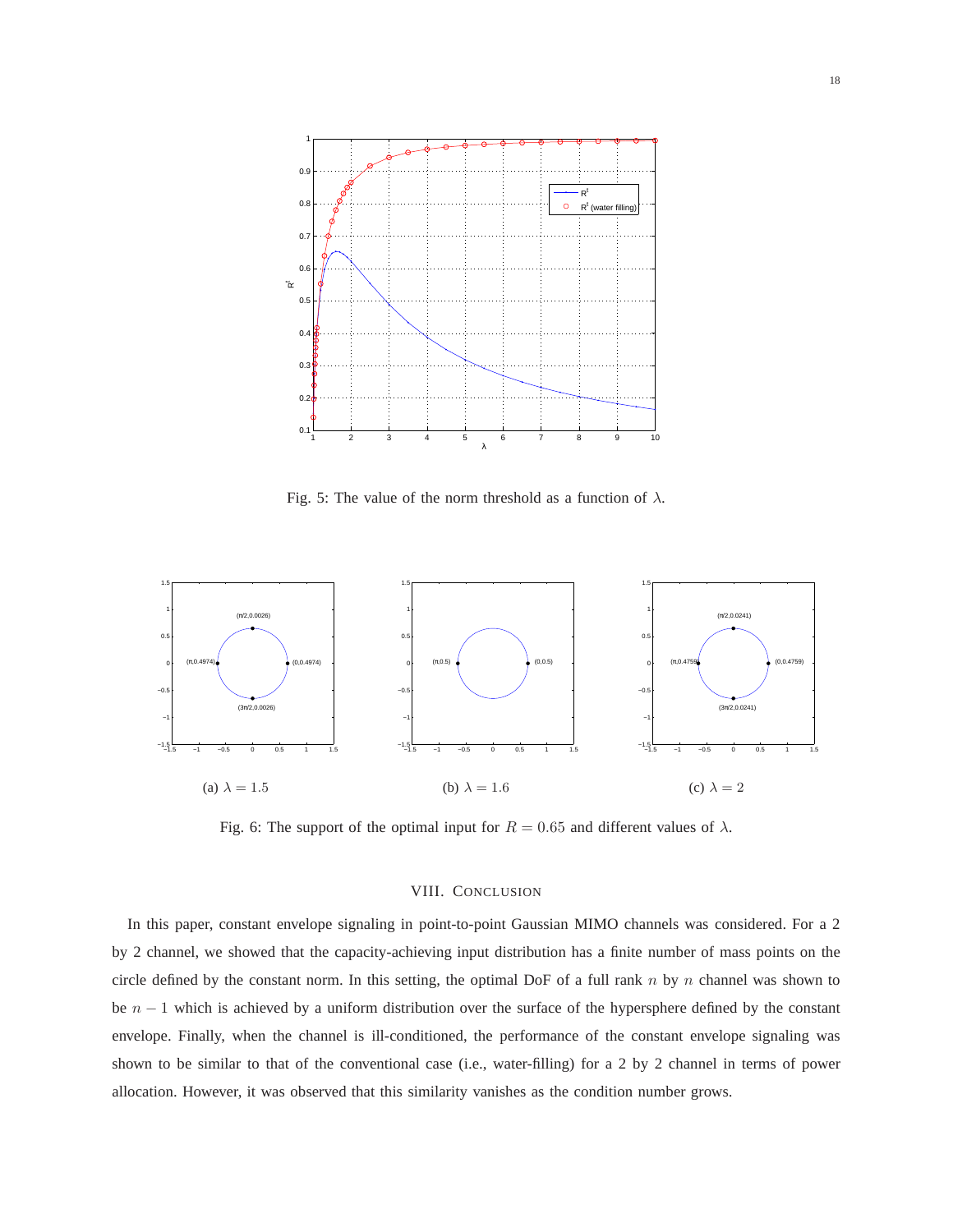#### **REFERENCES**

- <span id="page-18-1"></span><span id="page-18-0"></span>[1] J. Smith, "The information capacity of amplitude and variance constrained scalar Gaussian channels," *Inform. Contr.*, vol. 18, pp. 203–219, 1971.
- <span id="page-18-2"></span>[2] S. Shamai and I. Bar-David, "The capacity of average and peak-power-limited quadrature Gaussian channels," *IEEE Trans. Inf. Theory*, vol. 41, no. 4, pp. 1060–1071, July 1995.
- <span id="page-18-3"></span>[3] I. Abou-Faycal, M. Trott, and S. Shamai, "The capacity of discrete-time memoryless Rayleigh-fading channels," *IEEE Trans. Inf. Theory*, vol. 47, no. 4, pp. 1290–1300, May 2001.
- <span id="page-18-4"></span>[4] M. Katz and S. Shamai(Shitz), "On the capacity-achieving distribution of the discrete-time noncoherent and partially coherent AWGN channels," *IEEE Trans. Inf. Theory*, vol. 50, no. 10, pp. 2257–2270, October 2004.
- <span id="page-18-5"></span>[5] M. Gursoy, H. Poor, and S. Verd´u, "The noncoherent Rician fading channel-parti: Structure of the capacity-achieving input," *IEEE Trans. Wireless Comm.*, vol. 4, no. 5, pp. 2193–2206, September 2005.
- <span id="page-18-6"></span>[6] A. Tchamkerten, "On the discreteness of capacity-achieving distributions," *IEEE Trans. Inf. Theory*, vol. 50, no. 11, pp. 2773–2778, November 2004.
- <span id="page-18-7"></span>[7] B. Mamandipoor, K. Moshkar, and A. Khandani, "Capacity-achieving distributions in Gaussian multiple access channel with peak power constraints," *IEEE Trans. Inf. Theory*, vol. 60, no. 10, pp. 6080–6092, October 2014.
- <span id="page-18-8"></span>[8] B. Rassouli and B. Clerckx, "On the capacity of vector Gaussian channels with bounded inputs," *Available on arxiv*.
- <span id="page-18-9"></span>[9] J. Fahs and I. Abou-Faycal, "Using Hermite bases in studying capacity-achieving distributions over AWGN channels," *IEEE Trans. Inf. Theory*, vol. 58, no. 8, pp. 5302–5322, August 2012.
- <span id="page-18-10"></span>[10] A. Wyner, "Bounds on communication with polyphase coding," *Bell Syst. Tech. J.*, pp. 523–559, April 1966.
- <span id="page-18-11"></span>[11] M. Loéve, *Probability Theory*. New York: Van Nostrand, 1960.
- <span id="page-18-12"></span>[12] J.G.Smith, *On the information capacity of peak and average power constrained Gaussian channels*. Ph.D. dissertation., Dep. Elec. Eng., Univ. of California, Berkeley, CA, Dec. 1969.
- [13] D. G. Luenberger, *Optimization by Vector Space Methods*. New York:Wiley, 1969.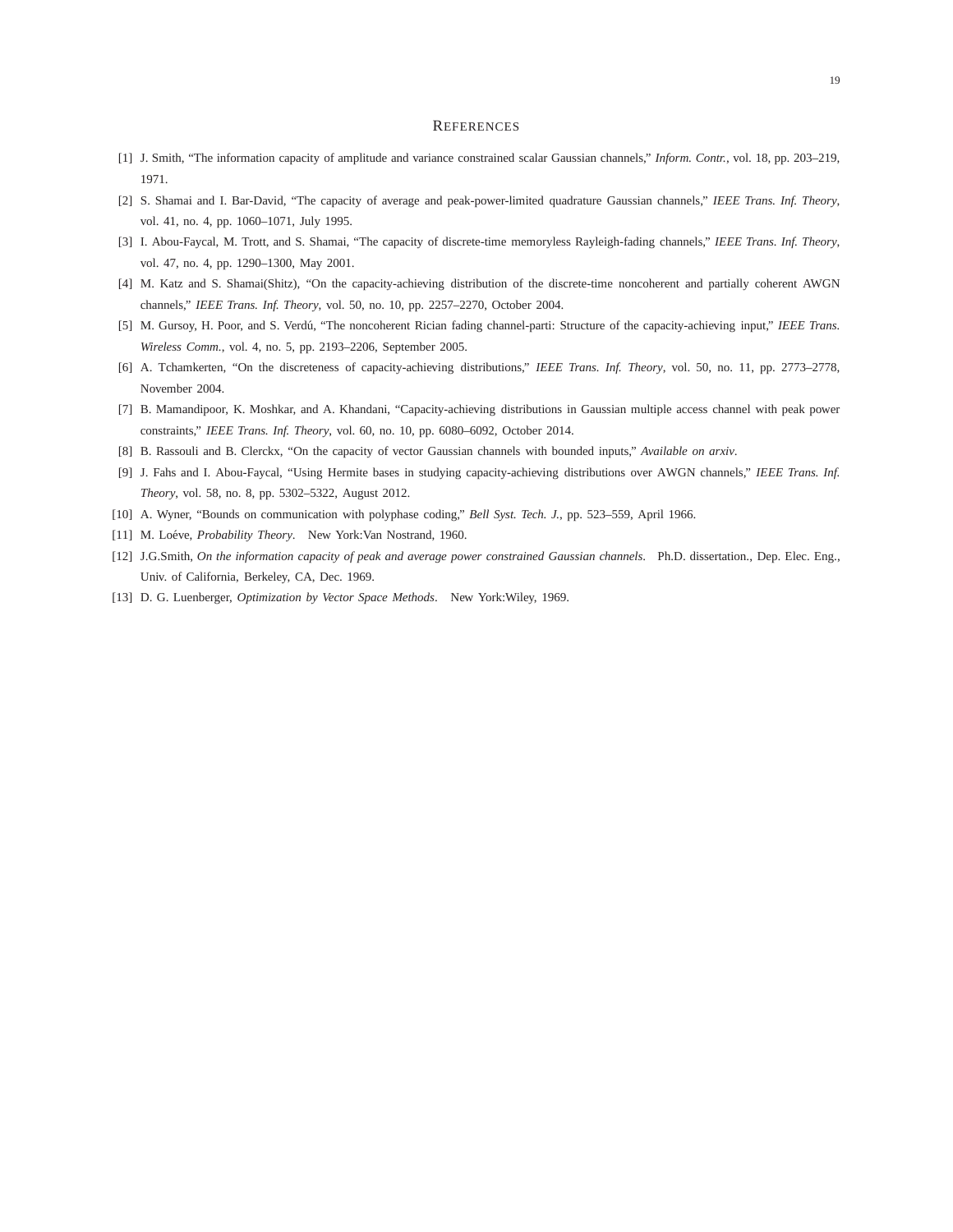This figure "FFF.jpg" is available in "jpg" format from:

<http://arxiv.org/ps/1605.03779v1>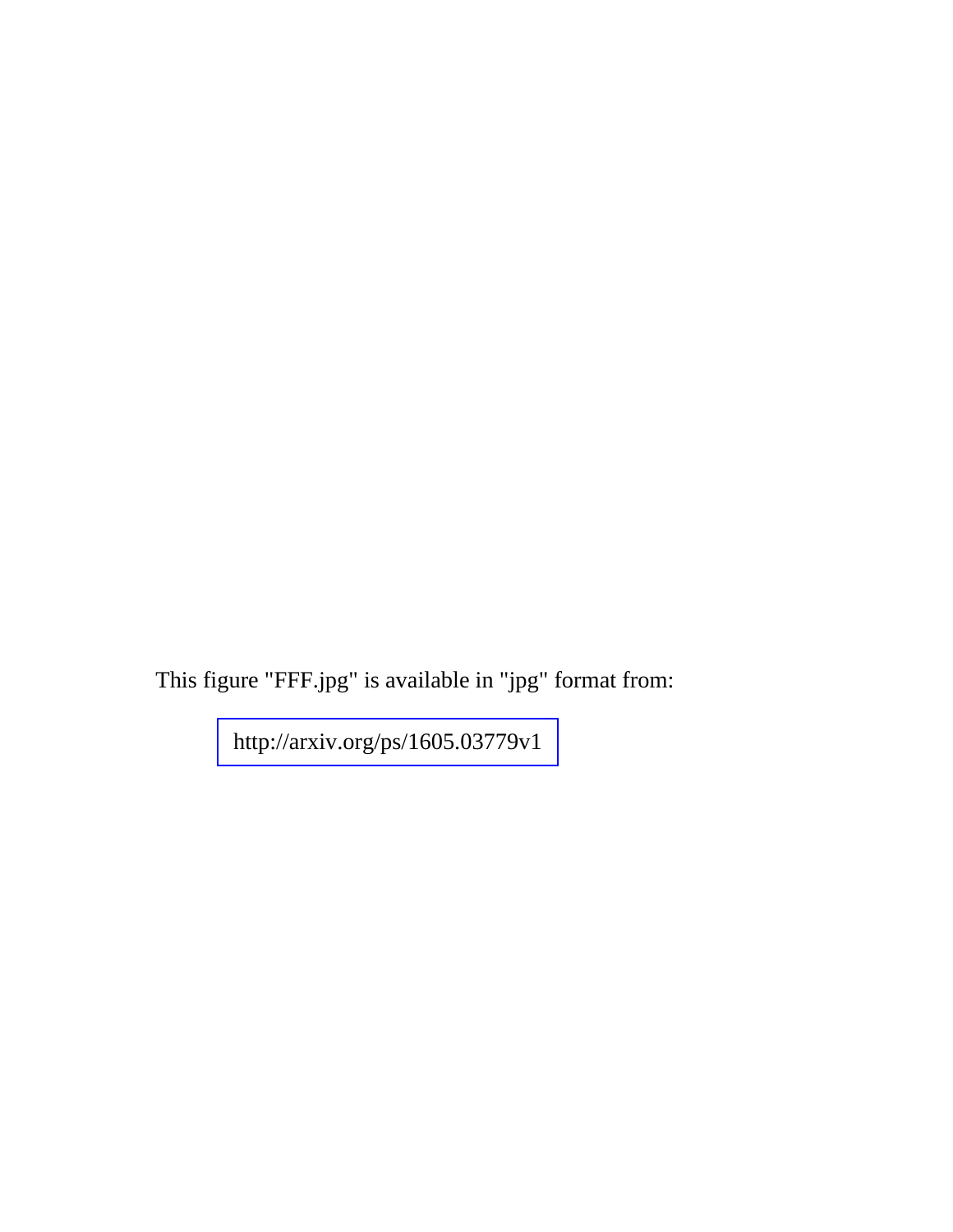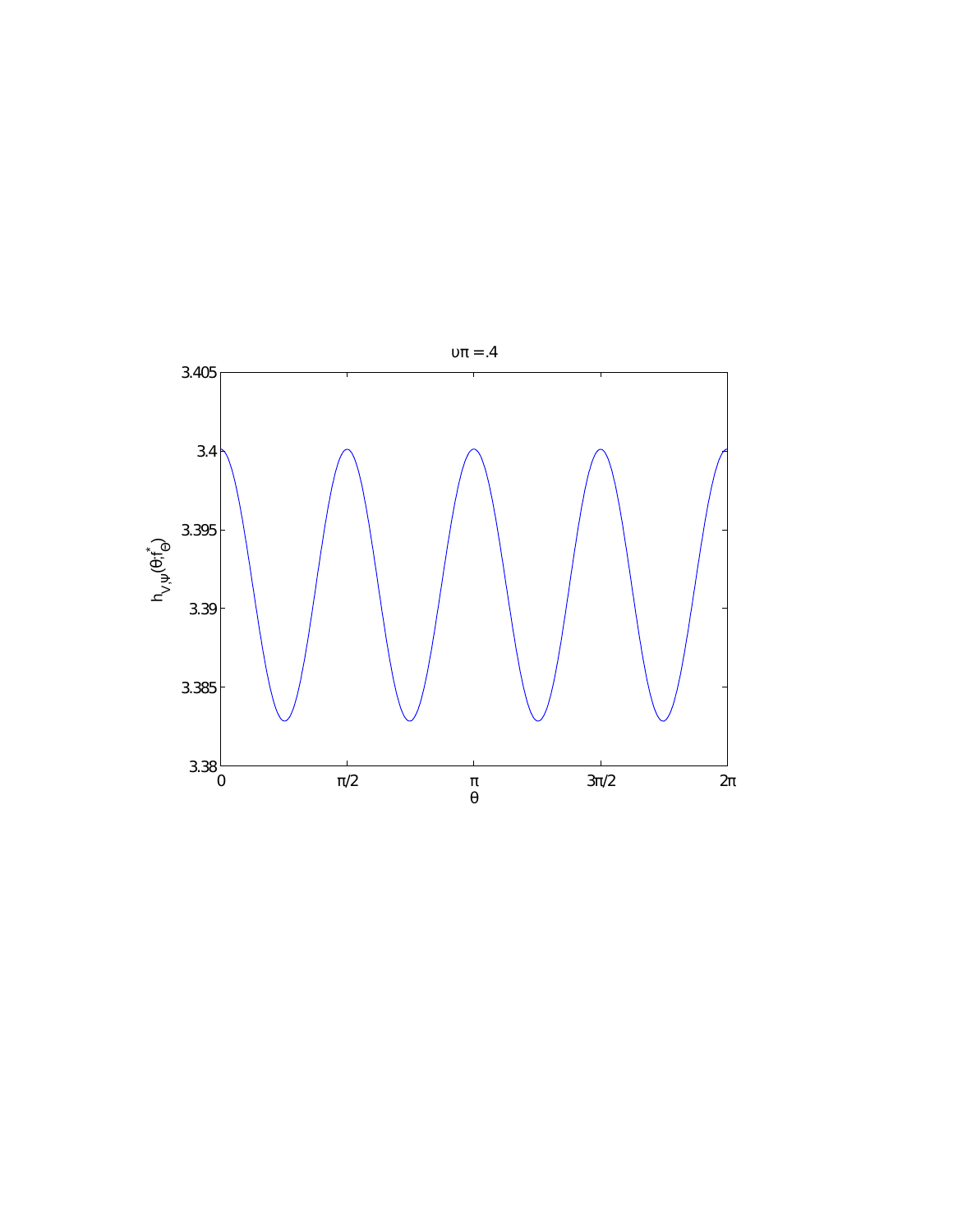